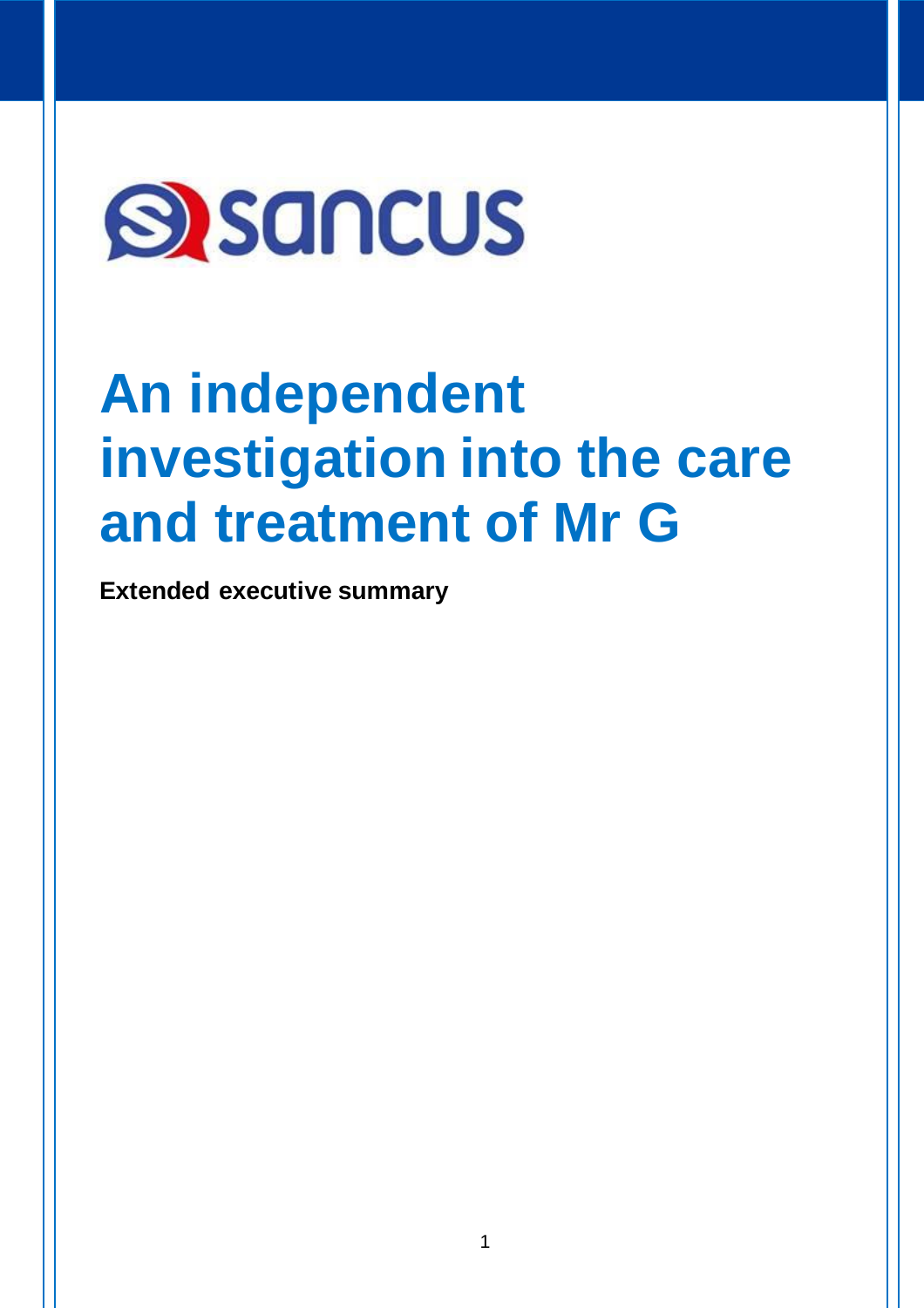Sancus Solutions Ltd, Unit 8B, Lockside Office Park, Lockside Road, Preston PR2 2YS enquiries@sancussolutions.co.uk www.sancussolutions.co.uk

Sancus Solutions wish to thank Mr G and members of the families of Mr G and his stepfather for their contribution to this investigation. It is hoped that this report does not contribute further to their pain and distress.

Sancus Solutions' investigation team would like to acknowledge the contribution and support of staff from Bradford District Care NHS Foundation Trust, Airedale NHS Foundation Trust, West Yorkshire Police and Silsden Medical Practice.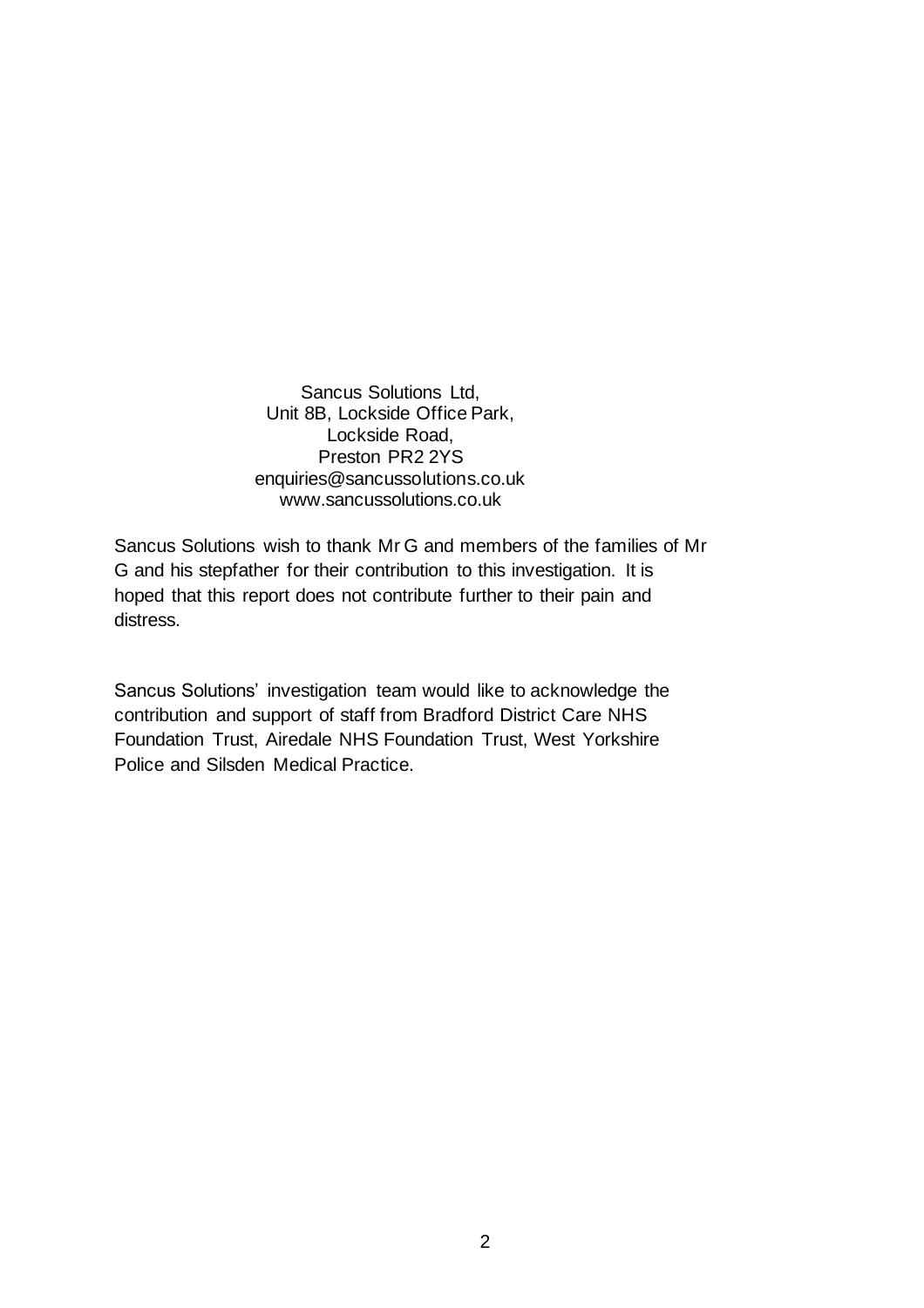### **Contents**

| $\mathbf 1$ |                                                         |    |
|-------------|---------------------------------------------------------|----|
| 2           |                                                         |    |
| 3           |                                                         |    |
| 4           |                                                         |    |
| 5           |                                                         |    |
| 6           |                                                         |    |
| 7           |                                                         |    |
| 8           |                                                         |    |
| 9           |                                                         |    |
| 10          | Record-keeping and interagency communication 18         |    |
| 11          |                                                         |    |
| 12          |                                                         |    |
| 13          |                                                         |    |
| 14          |                                                         |    |
| 15          |                                                         |    |
| 16          | West Yorkshire Police's Individual Management Review 25 |    |
| 17          |                                                         |    |
| 18          |                                                         |    |
| 19          |                                                         |    |
| 20          |                                                         |    |
| 21          |                                                         | 29 |
| 22          |                                                         |    |
|             |                                                         |    |

# **Appendix 1 Terms of Refence**

**Appendix 2 Sancus Solutions' investigation team**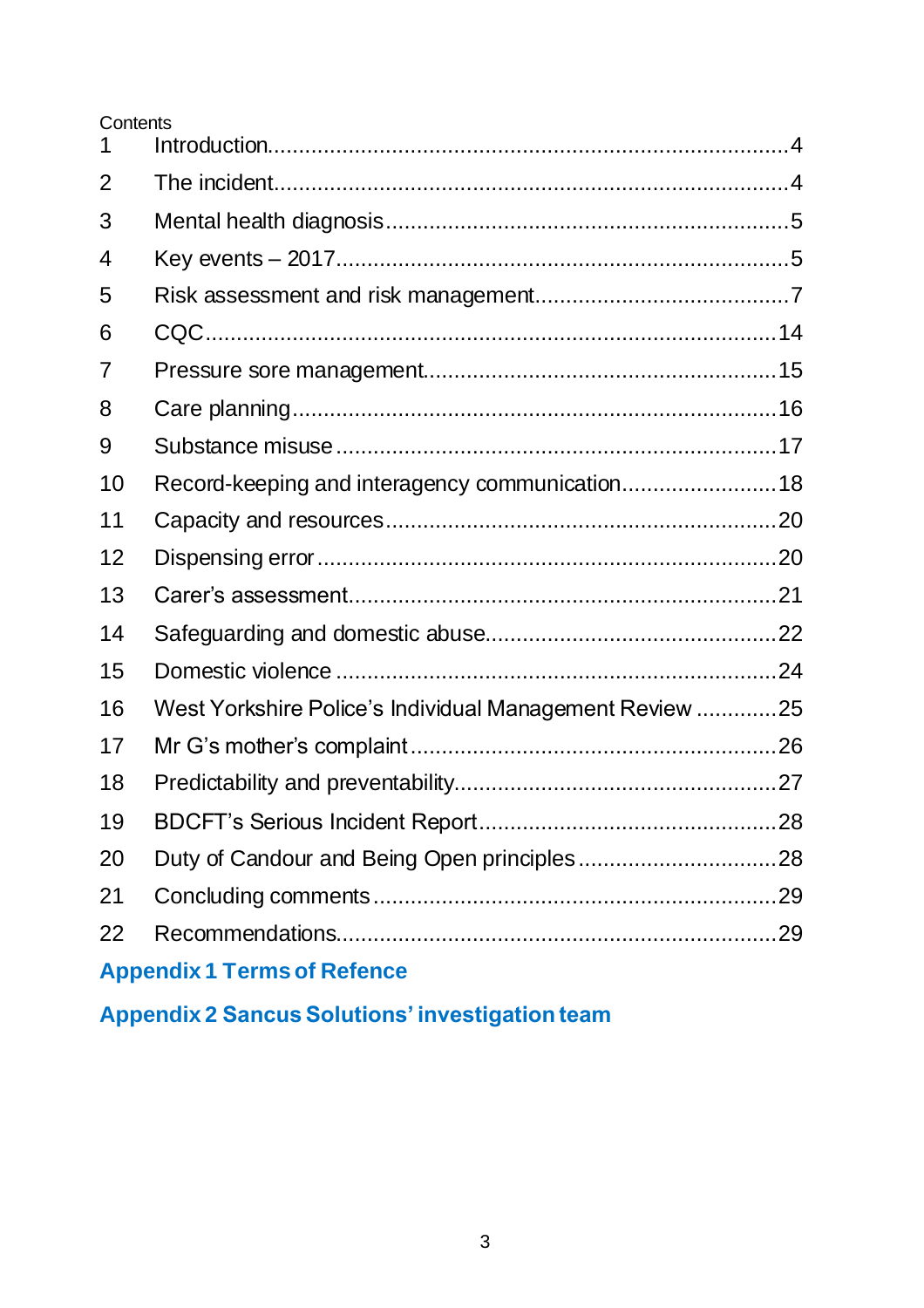### **1 Introduction**

NHS England and NHS Improvement (North East and Yorkshire) commissioned Sancus Solutions (hereafter referred to as the investigation team) to undertake an investigation into the death of Mr G's stepfather. This investigation was commissioned under Appendix 1 of the NHS England Serious Incident Framework.<sup>1</sup>

The overall purpose of the investigation was to:

"Undertake a review of care and treatment provided to the perpetrator by the NHS, the local authority and other relevant agencies, including compliance with local policies, national guidance and relevant statutory obligations.

Review the appropriateness of the care and treatment of the victim, leading up to the incident, in the light of any identified health and social care needs.

Identify any gaps, deficiencies or omissions in the care and treatment received by the perpetrator [Mr G] and the victim [Mr G's stepfather] which could have predicted<sup>2</sup> or prevented<sup>3</sup> the incident.

Establish what lessons can be learned from the domestic death regarding how professionals and organisations operate both individually and together to safeguard future victims.

Ensure that all affected families are informed of the investigation, the investigative process and understand how they can contribute; agree how updates on progress will be communicated. Offer a meeting to the perpetrator so that he can contribute to the investigation process."<sup>4</sup>

### **2 The incident**

Mr G's mother called the police to report that her son had pushed her husband down the stairs and had stabbed him.

<sup>&</sup>lt;sup>1</sup> The 2015 Serious Incident Framework set the expectations for when and how the NHS should investigate serious incident[s. NHS Serious Incident](https://www.england.nhs.uk/patientsafety/serious-incident/)

 $2$  Predictability: the probability of violence, at that time, was high enough to warrant action by professionals to try to avert it. **[Predictability](http://dictionary.reference.com/browse/predictability)** 

 $3$  Preventability – To prevent means to "stop or hinder something from happening, especially by advance planning or action" and implies "anticipatory counteraction"; therefore, for a homicide to have been preventable there would have to have been the knowledge, legal means and opportunity to stop the incident from occurring [Preventability](http://www.thefreedictionary.com/preventability)

<sup>&</sup>lt;sup>4</sup> NHS England ToR p1 Members of the investigation team met with Mr G's mother on two occasions to discuss the purpose of the investigation and the ToR. Sancus Solutions' family liaison officer met with both Mr G and his step siblings and invited Mr G's sibling to be involved. At the time of writing this report, he had not responded.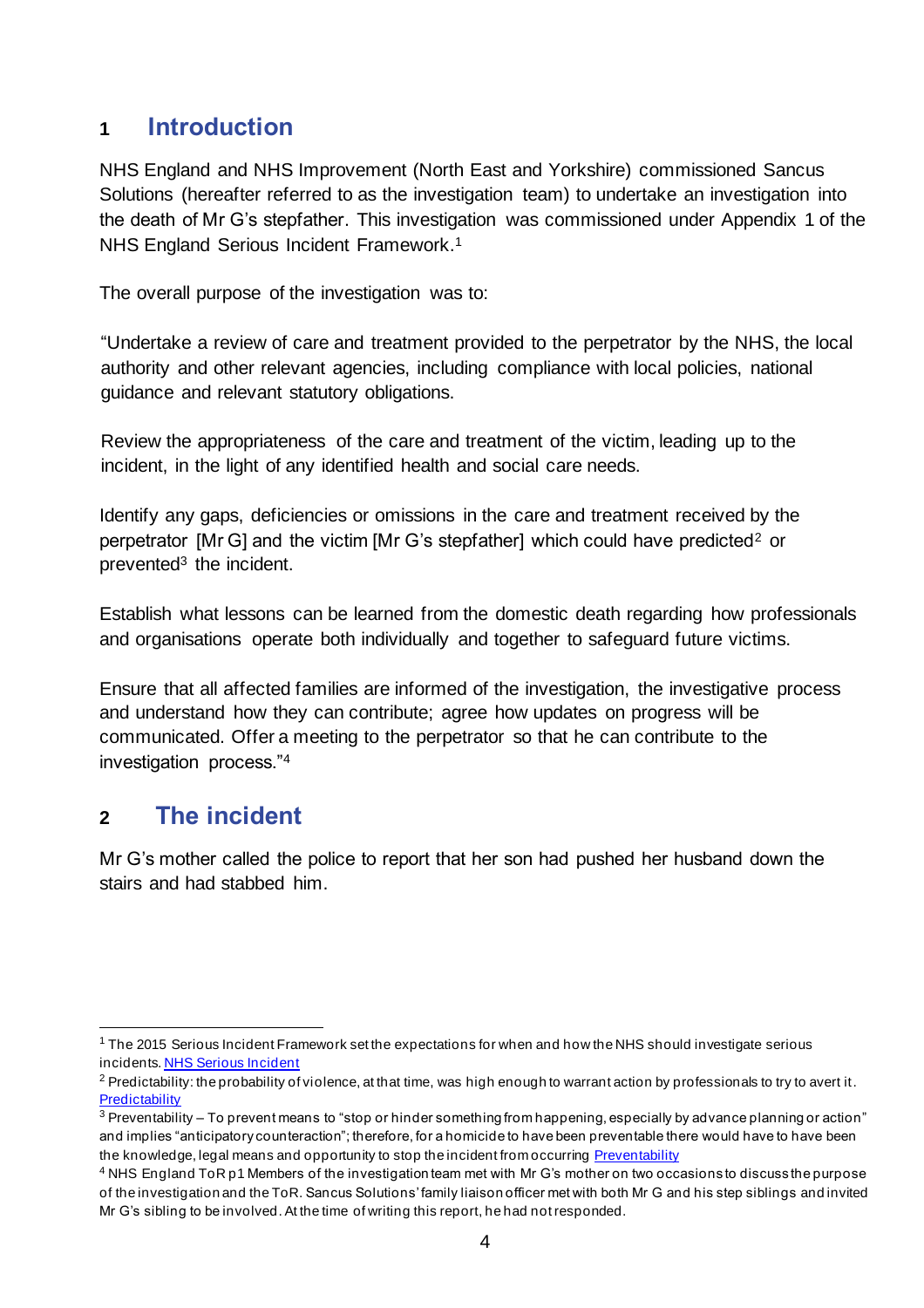Mr G subsequently pleaded guilty to the manslaughter of his stepfather on the grounds of diminished responsibility. He was detained under Section 37/41 of the Mental Health Act 1983<sup>5</sup> and placed in a medium secure hospital.

# **3 Mental health diagnosis**

During Mr G's hospital admissions with Bradford District Care NHS Foundation Trust (hereafter referred to as BDCFT) <sup>6</sup>, the following mental health diagnoses were being considered:

- 2015: bipolar affective disorder, manic episode without psychotic symptoms (International Classification of Diseases<sup>7</sup> diagnostic code F311) and adjustment disorder (International Classification of Diseases diagnostic code F432)
- 2017: mental and behavioural disorders due to multiple drug use (International Classification of Diseases diagnostic code F199).

# **4 Key events – 2017**

- 7 February 2017: Police attended an incident involving Mr G and his stepfather. This resulted in the police utilising Section 136<sup>8</sup> of the Mental Health Act 1983 to escort Mr G to hospital. He was subsequently detained under Section 2 of the Mental Health Act 1983.<sup>9</sup>
- 16 February 2017: Mr G was transferred to Airedale NHS Foundation Trust's<sup>10</sup> acute medical ward, where he underwent treatment for staph aureus septicaemia<sup>11</sup> secondary to cellulitis<sup>12</sup>, and multiple pressure sores.

<sup>&</sup>lt;sup>5</sup> A court decided that instead of going to prison the offender should be in hospital for treatment of a serious mental health problem. A Section 37 is called a "hospital order". The judge decided that because of concerns about public safety , the offender also needed to be on a Section 41, which is known as a "restriction order". Before they make such an order, the court must be satisfied that it is necessary to do so to protect the public from serious harm. It means that a patient cannot be discharged from hospital unless by the Ministry of Justice or a tribunal. An appeal to the Mental Health Tribunal can be made once in the first 12 to 24 months after the conditional discharge and then once in every two-year period. [Section 37/41](https://www.legislation.gov.uk/ukpga/1983/20/section/41) <sup>6</sup> [BDCFT](https://www.bdct.nhs.uk/)

 $7$  The International Classification of Diseases (ICD) is the international standard diagnostic tool for epidemiology, health management and clinical purposes. **[ICD](https://www.who.int/classifications/icd/en/)** 

<sup>&</sup>lt;sup>8</sup> Section 136 – Police can use this section if they assess that a person has a mental illness and requires 'care or control and to be taken to a place of safety such as a hospital, police station or someone else's home'. This section can only be used if the person is in a public place[. Section 136](https://www.rethink.org/advice-and-information/rights-restrictions/police-courts-and-prison/section-136/)

 $9$  Section 2 of the Mental Health Act 1983 – A patient can be detained in hospital for up to 28 days. This section gives doctors time to assess the type of mental disorder and treatment required[. Section 2](http://www.legislation.gov.uk/ukpga/1983/20/section/2)

<sup>&</sup>lt;sup>10</sup> [Airedale NHS Foundation Trust](http://www.airedale-trust.nhs.uk/)

<sup>&</sup>lt;sup>11</sup> Staphylococcus aureus is a serious infection associated with high morbidity and mortality and often results in metastatic infections[. Staphylococcus](https://www.nhs.uk/conditions/staphylococcal-infections/)

<sup>&</sup>lt;sup>12</sup> Cellulitis is a common, potentially serious bacterial skin infection. NICE quidelines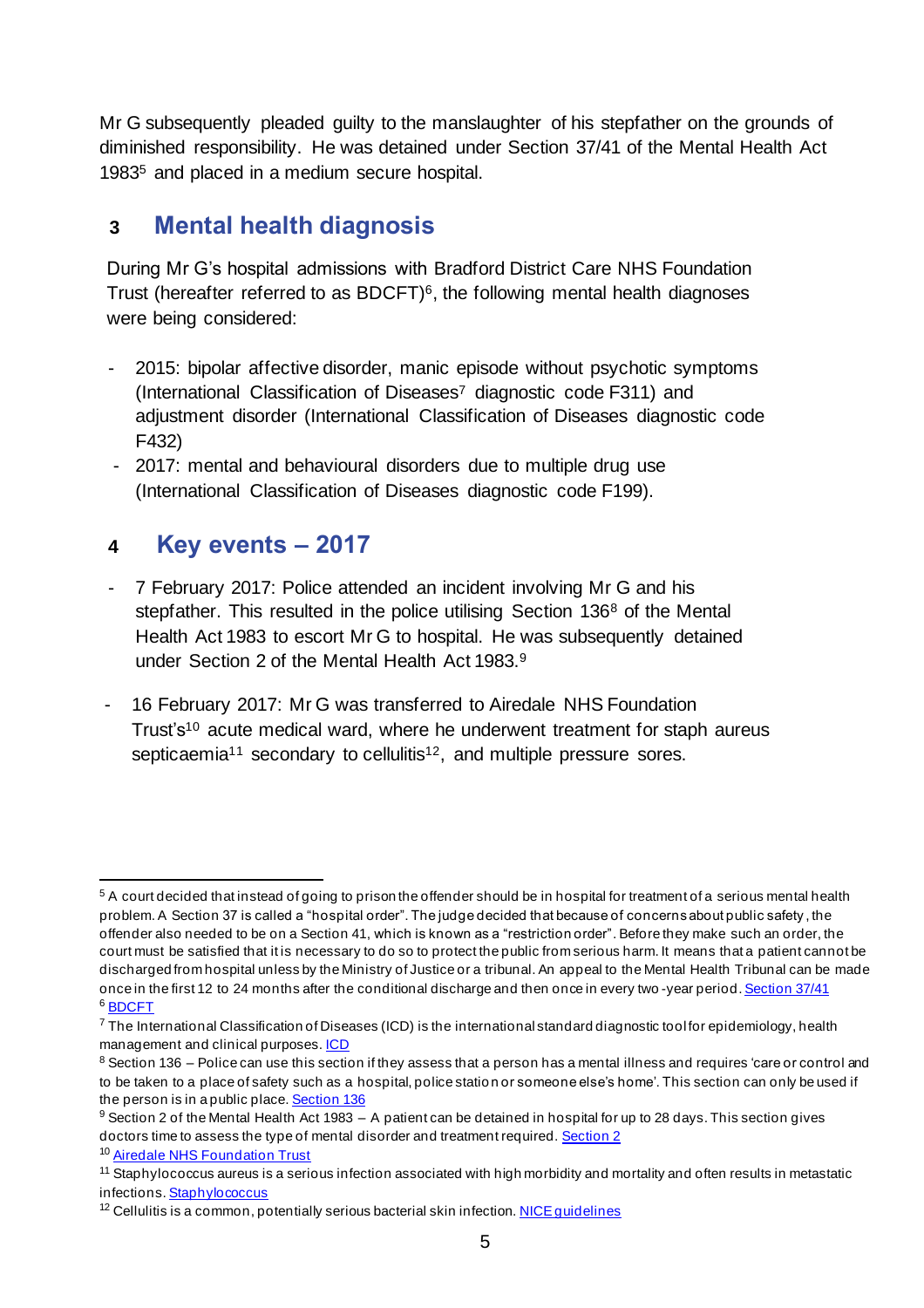- While Mr G was on Airedale NHS Foundation Trust's acute inpatient ward, his Mental Health Act 1983 section was regraded to Section 3.<sup>13</sup>
- During this admission Mr G's presentation posed many challenges to his treatment. He often placed himself in high-risk situations which were further exacerbating his physical symptoms – for example, non-compliance with his medication, jumping off furniture, refusing to use the pressure-relieving mattress, and pulling out his cannula, through which his intravenous antibiotics and fluids were being administered.
- For the majority of the admission at Airedale NHS Foundation Trust's acute inpatient ward, BDCFT's inpatient unit's staff were providing 24-hour supervision of Mr G. It was documented that there was some confusion about the role of BDCFT's staff – for example, whether they were providing nursing care or were there just to observe Mr G.
- There were two occasions when Mr G was refusing to take his medication and BDCFT's staff documented that they had observed a family member covertly administering<sup>14</sup> his prescribed medication to him. These incidents were documented in Mr G's BDCFT patient records. Airedale NHS Foundation Trust's acute inpatient ward staff reported that they were unaware that these incidents had occurred.
- 21 March 2017: Mr G was transferred back to BDCFT's inpatient unit, where his mental and physical health began to improve, and on 20 April 2017 he was discharged.
- Once discharged there was a short period of involvement from the community mental health services under a before Mr G requested to be discharged. After Mr G's discharge, his mother was managing the ongoing treatment of his pressure sores.
- Mr G's discharge was managed under Care Programme Approach.<sup>15</sup>
- Following Mr G's discharge from hospital, his GP began to see him regularly both at the surgery and at his home. The GP documented that Mr G was experiencing ongoing and escalating mental health and behavioural issues.
- Mr G's mother attended these appointments and was also in regular telephone contact with the GP.

 $13$  Section 3 of the Mental Health Act 1983 – A patient can be detained in hospital for up to six months or longer for treatment. [Section 3](http://www.legislation.gov.uk/ukpga/1983/20/section/3)

<sup>&</sup>lt;sup>14</sup> Covert administration is when medicines are administered in a disguised format without the knowledge or consent of the person receiving them. It was documented in BDCFT's patient records that Mr G's mother was observed hiding her son's medication in yoghurts.

<sup>&</sup>lt;sup>15</sup> The Care Programme Approach (CPA) is a package of care for people with mental health problem[s CPA](https://www.nhs.uk/conditions/social-care-and-support-guide/help-from-social-services-and-charities/care-for-people-with-mental-health-problems-care-programme-approach/)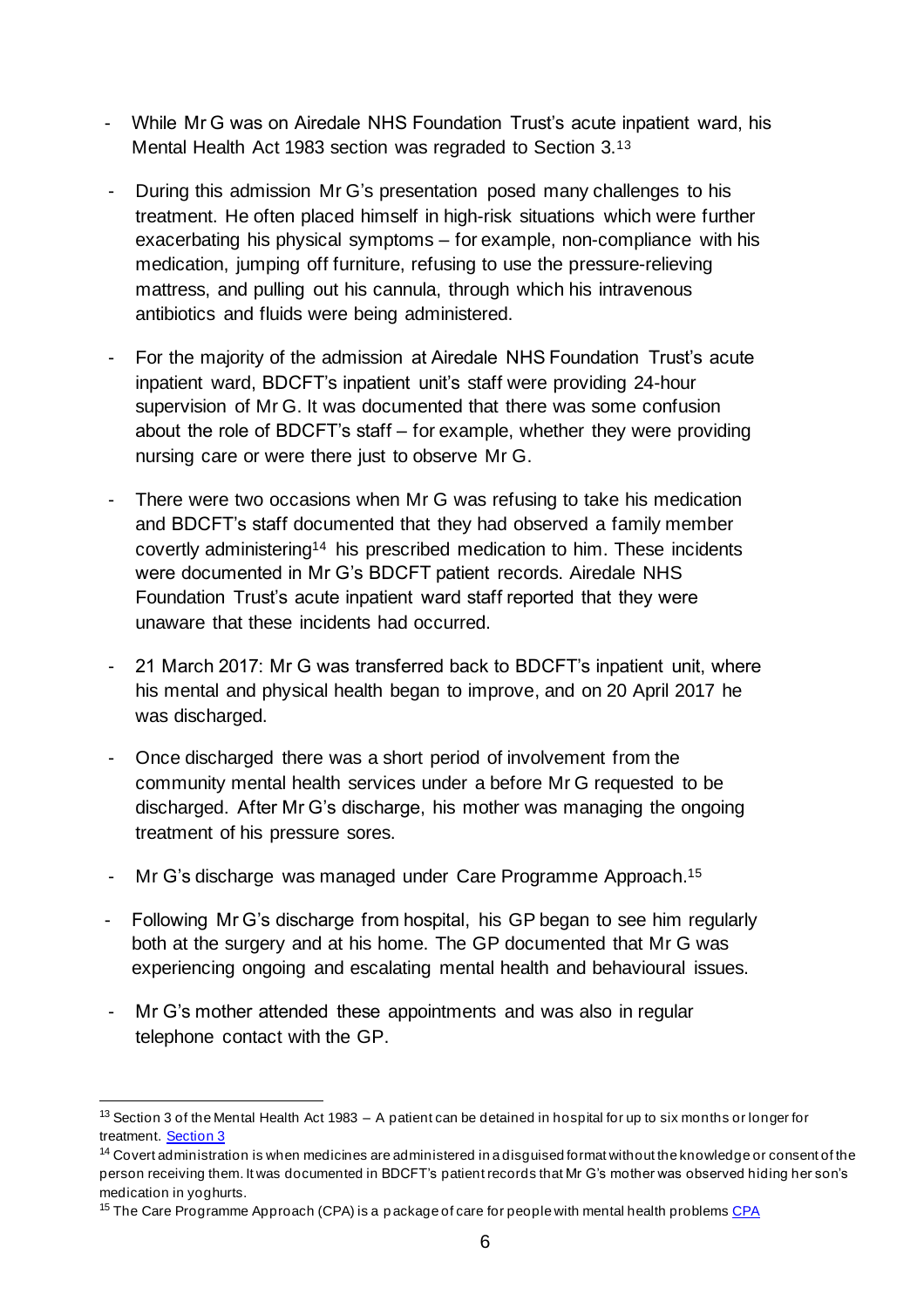- The GP sought advice from the community mental health service's consultant psychiatrist. Mr G was prescribed the antipsychotic medication olanzapine16, and in August 2017, the antidepressant duloxetine<sup>17</sup> was also being prescribed.
- The GP last saw Mr G on 4 September 2017, when Mr G's mother reported that there had been an incident (2 September 2017) where her son had been violent and that she and her husband "had barricaded themselves in their bedroom"18. The police arrested Mr G, but he was subsequently released without charge.

#### **Dispensing error**

During the course of the police investigation<sup>19</sup> into the death of Mr G's stepfather it was discovered that on 21 August 2017 there had been a dispensing error by the community pharmacist. Mr G had been dispensed the antidepressant mirtazapine<sup>20</sup> instead of the prescribed antipsychotic medication olanzapine.

**The following section briefly documents Sancus Solutions' responses to NHS England and NHS Improvement (North East and Yorkshire)'s ToR.**

### **5 Risk assessment and risk management**

The ToR asked the investigation team to:

"Review and assess the risk assessments and risk management undertaken by all agencies, including the review of the risk of the perpetrator harming himself or others and determining compliance with local policies, national guidance and relevant statutory obligations.

Review how risk information was shared and escalated between the involved agencies to determine if this was appropriate, timely and effective."<sup>21</sup>

#### **BDCFT**

The investigation team reviewed Mr G's patient records from 2015 and 2017 and made the following observations:

<sup>&</sup>lt;sup>16</sup> [Olanzapine](https://bnf.nice.org.uk/drug/olanzapine.html) is an atypical antipsychotic primarily used to treat schizophrenia and bipolar disorder. **Olanzapine** 

<sup>&</sup>lt;sup>17</sup> Duloxetine is a type of antidepressant known as a serotonin-noradrenaline reuptake inhibitor (SNRI)[. Duloxetine](https://bnf.nice.org.uk/drug/duloxetine.html)

<sup>18</sup> West Yorkshire Police's IMR p21

<sup>&</sup>lt;sup>19</sup> This dispensing error was reported during Mr G's trial

<sup>20</sup> [Mirtazapine](https://bnf.nice.org.uk/drug/mirtazapine.html)

<sup>21</sup> NHS England ToR pp1-2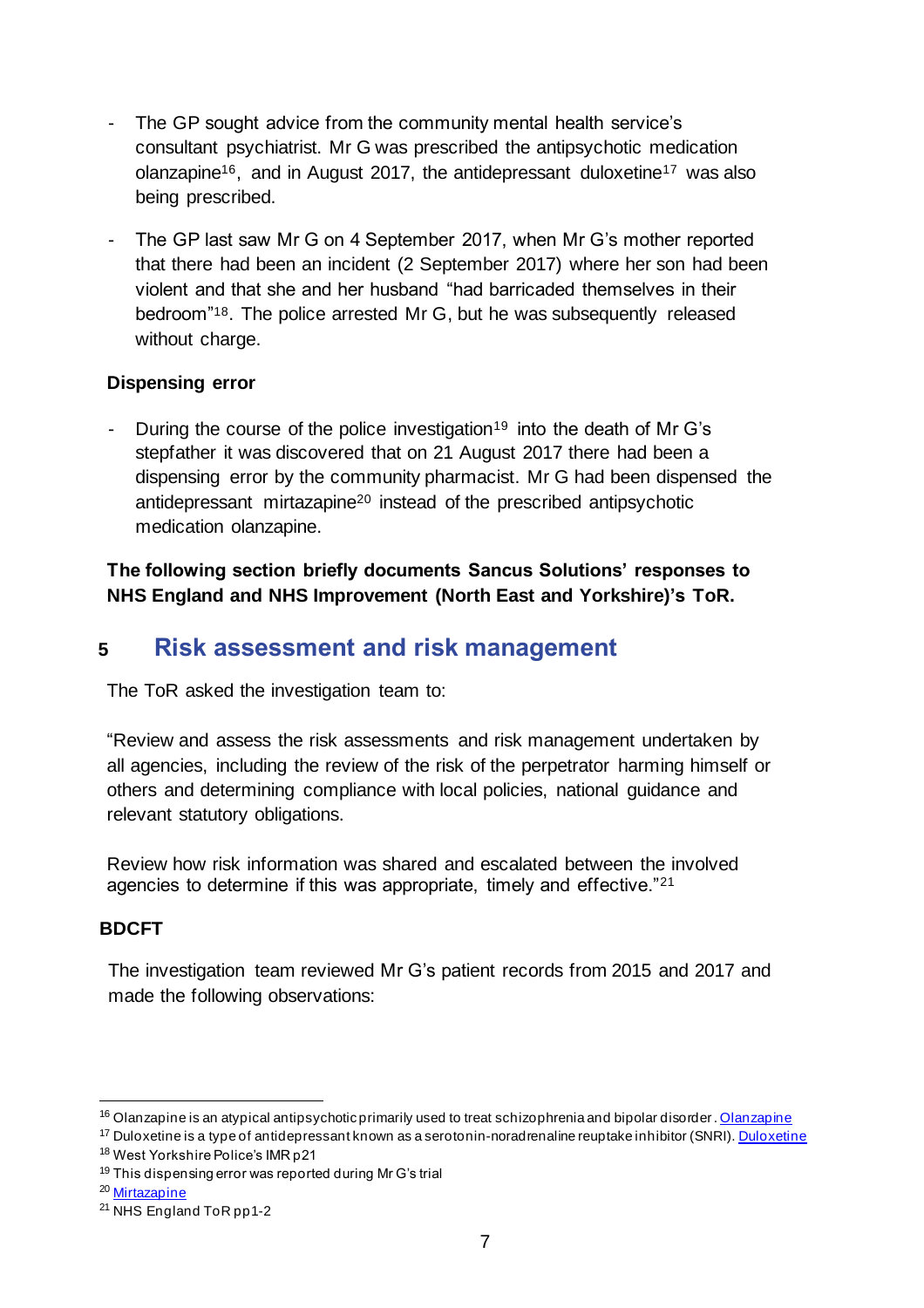- A risk assessment was completed when Mr G was admitted to BDCFT's inpatient unit under Section 2 of the Mental Health Act 1983 (7 February 2017).
- The investigation team noted that during Mr G's inpatient admission in 2015 it was documented that there were incidents of domestic violence/abuse within the family. Additionally, in 2015, it was documented in the risk assessments that prior to the admission, police had seized an extensive armoury of weapons from Mr G. It was also documented and risk assessed that during the admission Mr G had, on several occasions, been in possession of knives and sharp objects. This information was not referred to in the risk assessments that were completed in 2017, completed by the inpatient unit or the involved community mental health teams.
- The risk assessments in 2017 documented that Mr G did not have historic or current mental health needs that co-existed with substance misuse issues. This was despite there being extensive documentation referencing Mr G's historic and more recent substance misuse history, which included illegal and legal highs. There was also no reference to Mr G's substance misuse being a potential significant factor in the deterioration in his physical and mental health.
- Prior to Mr G's transfer to Airedale NHS Foundation Trust's acute inpatient ward, there were numerous incidents recorded of violence and aggression towards both staff and patients, which had triggered the use of rapid tranquillisation and physical restraints. The records also documented that as Mr G's physical health was deteriorating, these risks were escalating.
- A risk assessment was completed on the day Mr G was transferred to Airedale NHS Foundation Trust's acute inpatient ward. This was compliant with BDCFT's Clinical Risk Assessment and Management in Mental Health Policy and Procedures, which directed that a risk assessment review should occur when a patient is being transferred to a different service. There was, however, no evidence that this or any previous risk assessments were forwarded to Airedale NHS Foundation Trust's acute inpatient ward as part of the transfer documentation.
- Clearly, at the time, information-sharing between agencies had to comply with the respective trusts' data-sharing guidance, but BDCFT's Clinical Risk Assessment and Management in Mental Health Policy does provide examples of when information can be shared without the consent of the patient – for example, "where there is evidence of risk of harm either to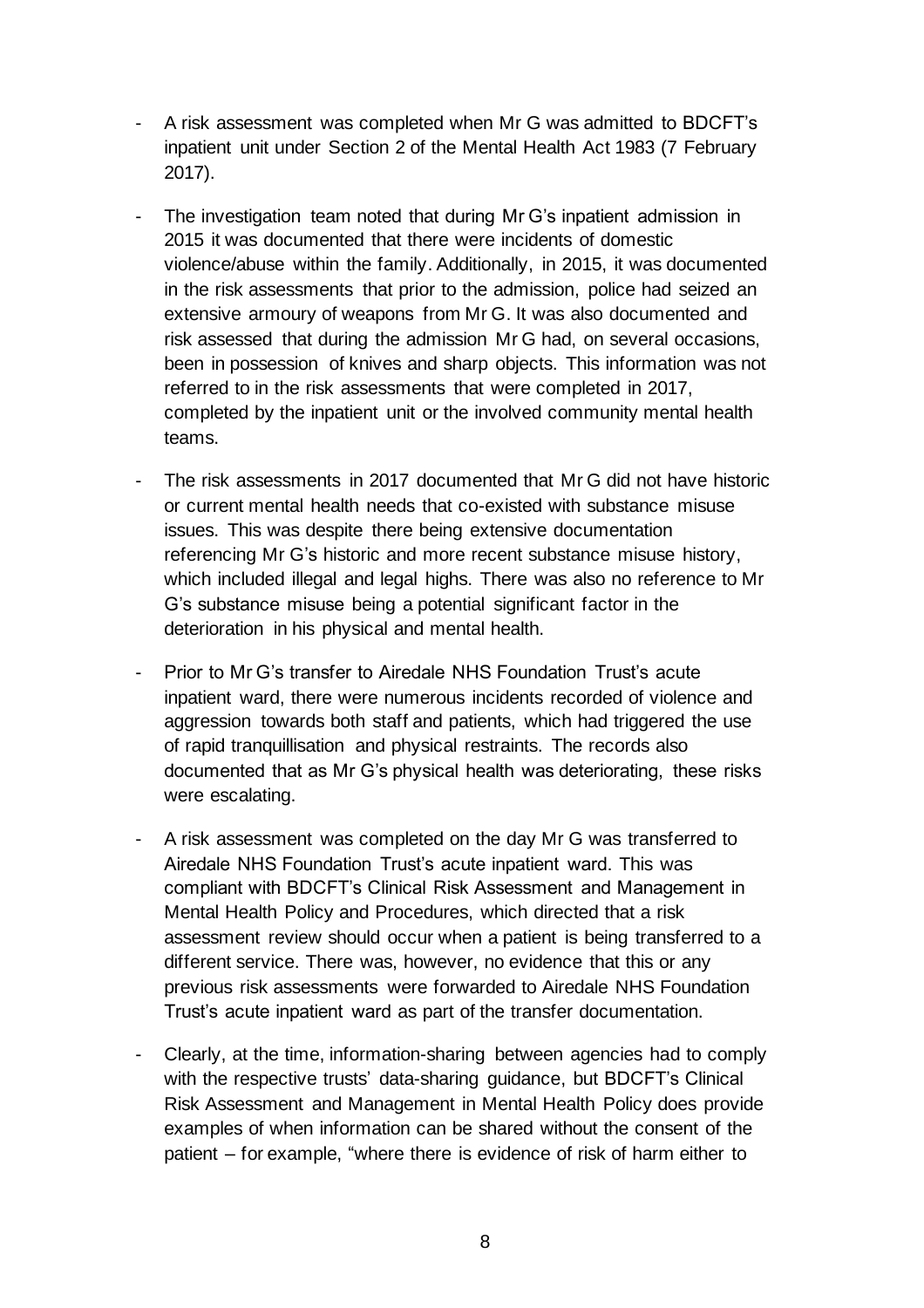the individual or somebody else"22. The investigation team have concluded that, as part of the planned transfer to Airedale NHS Foundation Trust's acute inpatient ward, Mr G's BDCFT risk assessments should have been provided in order to inform Airedale NHS Foundation Trust's acute inpatient ward's risk assessments and treatment plan. Additionally, at the point of transfer, a joint risk assessment should have been undertaken to determine the potential risks of Mr G being managed on an acute ward while detained under Section 2 of the Mental Health Act 1983.

#### **Airedale NHS Foundation Trust**

During Mr G's inpatient admission to Airedale NHS Foundation Trust's acute ward, the nursing staff completed a number of nursing assessments, including the Airedale International Skin Care Bundle Assessment<sup>23</sup> and the risk of falls. These assessments were reviewed throughout Mr G's admission. The investigation team concluded that all the assessments were completed in line with NICE and Airedale NHS Foundation Trust's guidelines and protocols for a patient who was being treated for sepsis and pressure sores.

The investigation team, however, made a number of observations:

- The assessments were handwritten, and in some cases the handwriting was illegible.
- There was no evidence within the nursing assessments of any documentation relating to Mr G's Section 2 and subsequent Section 3 of the Mental Health Act 1983, such as details of the Approved Clinician.<sup>24</sup> The role of the BDCFT staff observing Mr G was repeatedly referred to as 'carer' and there was no description of their role. Mr G's BDCFT patient records clearly documented that the role of BDCFT's staff caused ongoing confusion and tensions during Mr G's acute hospital admission.
- There was no evidence of Airedale NHS Foundation Trust risk assessing:
- incidents of verbal and physical aggression towards staff

<sup>&</sup>lt;sup>22</sup> BDCFT's Clinical Risk Assessment and Management in Mental Health Policy and Procedures 2015 p14

<sup>&</sup>lt;sup>23</sup> The bundle is designed as a resource pack to aid in the assessment and care planning for people at risk of pressure ulcers. The object of the assessment is to prompt consideration of all the health factors involved in maintaining skin integrity when planning care for a patient at risk of pressure damage.

 $24$  An Approved Clinician (AC) is a healthcare professional who is responsible for the treatment of a patient who has been compulsorily detained under the Mental Health Act 1983. These responsibilities include making decisions about treatment; reviewing detentions; assessing whether the criteria for renewing detention are met; granting leave of absence for detained patients; barring the Nearest Relative from discharging the patient in specific situations ; and the power of discharge from detention.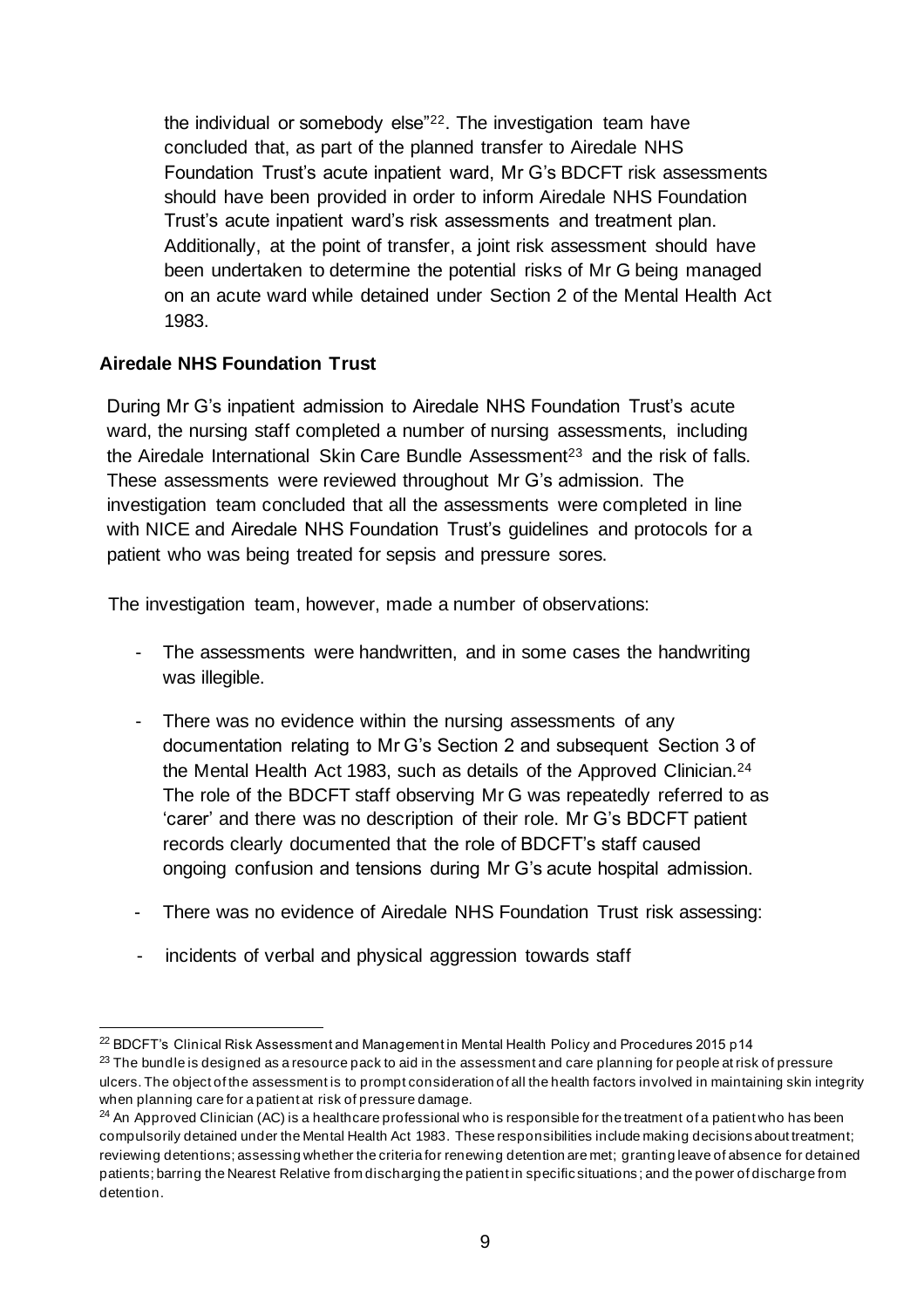- non-compliance with medication and treatment regimes
- The fact that Mr G was often placing himself in high-risk situations which were exacerbating his physical symptoms – for example, jumping off furniture, causing injuries to himself and refusing to use the pressurerelieving mattress and seat cushions, which was exacerbating the risks to his personal safety and physical health recovery and increasing the risk of him developing further pressure sores and a potentially fatal infection.
- Additionally, both BDCFT's and Airedale NHS Foundation Trust's patient records documented the occasions when physical restraints were being used by both BDCFT and the ward's nursing staff to defuse and safely manage high-risk situations with Mr G. On occasions, the acute ward requested assistance from the hospital security staff in order to prevent a potentially high-risk situation from escalating.
- When Mr G refused P.R.N. (as needed) oral psychiatric medication, such as haloperidol, during such incidents, the acute ward's nursing staff were, at times, administering this medication via intramuscular (hereafter referred to as IM) injections. This method of administering the psychiatric medication was agreed by BDCFT's medical team.

The investigation team noted that although these incidents were being documented in both trusts' patient records, the following information was not being documented:

- Had Mr G given his consent for medication to be administered IM?
- Were physical restraints being used, under the powers set out in the Mental Health Act 1983, which:

"Provide authority for a mental health professional or a member of the public to act swiftly to prevent a mentally disordered person from causing harm … [and give] legal authority for the treatment of mental disorder without the patient's consent … Where capacity exists, seek the patient's informed consent, taking account of the patient's preferences. Review the treatment plan and consider alternative options if the patient refuses or withdraws consent. Keep the patient's capacity and consent under review. Seek the patient's consent where changes in treatment are proposed." 25

Or were such actions being taken using the Mental Capacity Act (2005)26?

<sup>&</sup>lt;sup>25</sup> [Mental Health Act 1983](http://www.legislation.gov.uk/ukpga/1983/20/pdfs/ukpga_19830020_en.pdf)

<sup>26</sup> [Mental Capacity Assessment](https://www.nhs.uk/conditions/social-care-and-support-guide/making-decisions-for-someone-else/mental-capacity-act/)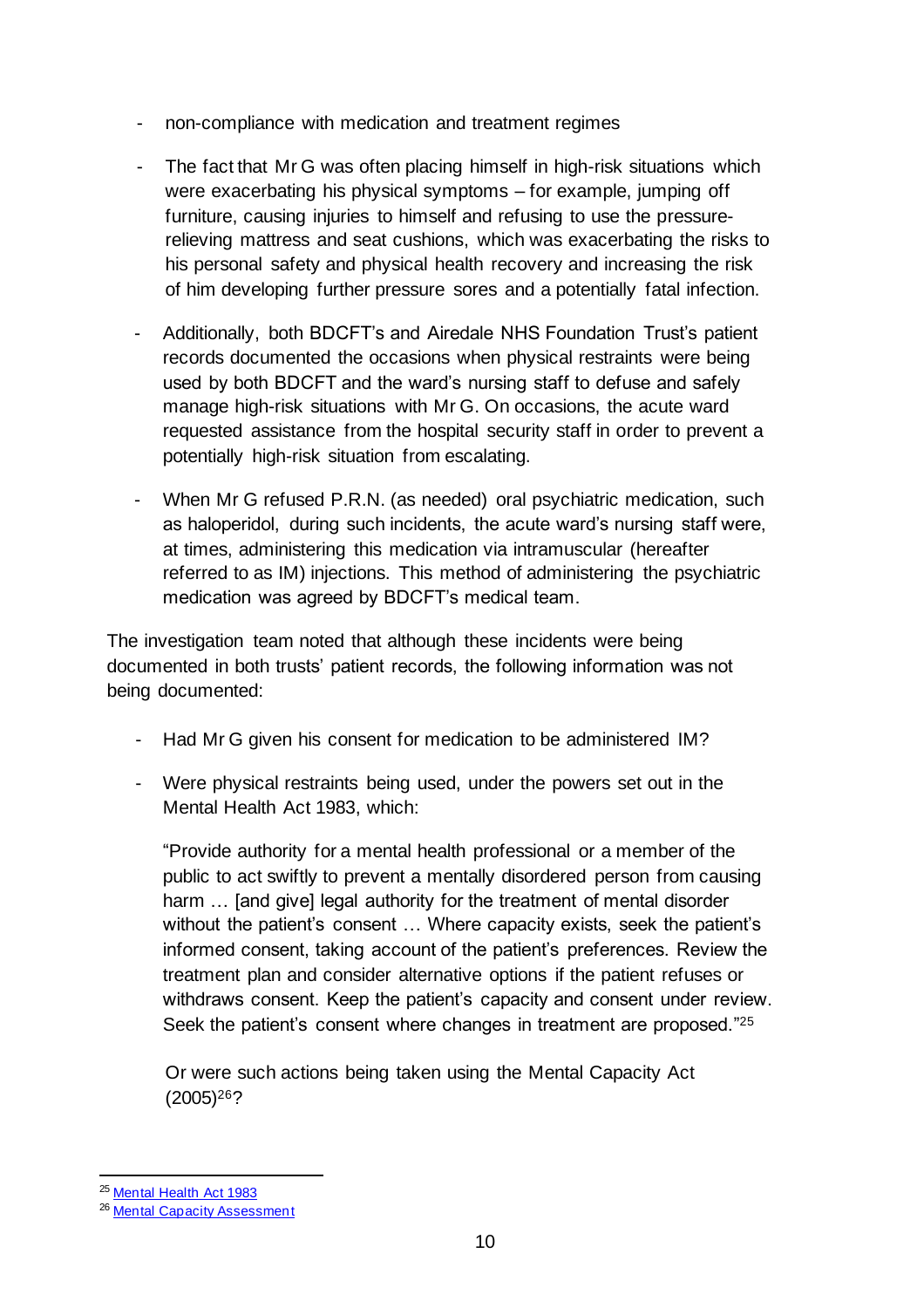Airedale NHS Foundation Trust's Managing Behaviours that Challenge (and incorporating the use of restraint) Policy (12 February 2018) directed the following:

"All patients should be assessed comprehensively (taking into cognisance the individual's protected characteristic(s)) in order to establish what sort of therapeutic behaviour management might be of benefit. … The patient's mental capacity is vital to consider. Consent for the use of any type or method of restraint must be gained from patients who have capacity to do so. If a patient either lacks mental capacity to consent to this decision or [is] behaving in a way that presents a risk to others, then the principles of the mental act should be followed. … [The method of restraint should be] Appropriately risk assessed. ... Prior to using chemical sedation there should be an assessment of risk. … [Chemical sedation should be] Appropriately risk assessed, planned, delivered and regularly reviewed by the multidisciplinary team. It should only be used when the risk of not using sedations is greater than the risk of the pharmacological treatment."<sup>27</sup>

There was no documented evidence within Mr G's Airedale NHS Foundation Trust patient records that these directives were followed.

The investigation team is not challenging the individual practitioners' decisions to use physical restraints or administer IM medication either in response to Mr G refusing oral medication, or to manage his behaviours and risks. However, there were concerns that when such actions were being taken, staff were not documenting the rationale and/or referencing the relevant trust policy or legal premise that was being used as the basis for deciding to take such actions.

Clearly, the management of Mr G during his hospital admission to Airedale NHS Foundation Trust's acute ward was complex not least because he was detained under a section of the Mental Health Act 1983, and therefore the management authority and responsibilities of the Approved Clinician remained with BDCFT.

The investigation team concluded that contact and communication between the two trusts' clinicians and nursing staff were generally reactive and in response to crisis situations. BDCFT's Director of Nursing Professional and Care Standards reported to the investigation team that the trust was beginning to develop a protocol with other local hospital trusts to manage patients, like Mr G, who are being transferred between trusts. The investigation team concluded that many of

 $27$  Acute Hospital's Managing Behaviours That Challenge (and incorporating the use of restraint) Policy 12 February 2018 pp8-9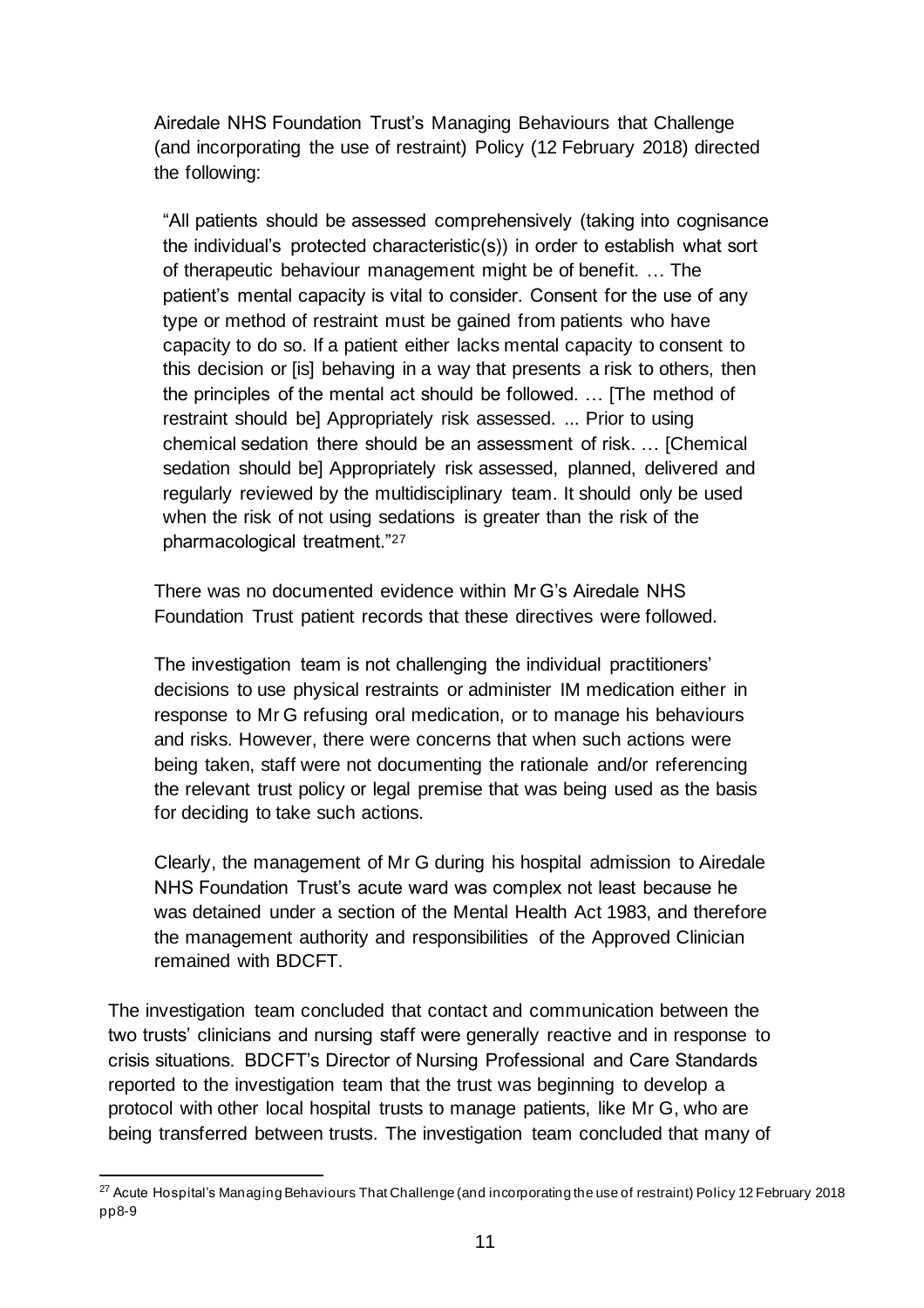the issues that developed during the course of Mr G's acute medical ward admission could have been assessed and improved outcomes achieved if a multidisciplinary team care approach had been actioned.

The investigation team would suggest that such a protocol should include:

- arrangements for ongoing communication and information-sharing
- combined risk assessment that is regularly reviewed to jointly assess the risks in relation to a patient's physical and mental ill health
- a joint risk nursing and mental health management plan that includes how to support patients when diagnostic procedures such as ECGs are required
- clarification of who is responsible for undertaking medication reviews to ensure that the patient's physical and mental health symptoms/needs are being effectively managed
- clarification and documentation of the roles and responsibilities of both trusts with regard to the management of the patient's Mental Health Act 1983 sections – for example, the use of rapid tranquillisation and physical restraints – and the use of the Mental Capacity Act (2005).

The investigation team have therefore recommended that the completion of such a protocol should be a priority to ensure that in future when a BDCFT patient is transferred to an acute hospital, an improved seamless approach to care is achieved so that their dynamic risks and mental and physical care needs are being continually assessed and managed.

### **BDCFT – transfer and discharge- April 2017**

Mr G was transferred back to BDCFT's inpatient unit on 21 March 2017, but the next risk assessment was not completed until 8 April 2017. The investigation team would have expected a review of Mr G's risk assessment to have been undertaken at the point he was transferred back to BDCFT's inpatient ward.

BDCFT's Clinical Risk Assessment and Management in Mental Health Policy and Procedures, which were in place at the time, stated that a risk review was required "following any changes in situation"28. Clearly, Mr G had been seriously ill and was still at considerable risk of his physical health relapsing, while his mental health was not stable; these risks should have been risk assessed. A risk management plan should have been developed to manage both his physical health – such as post-sepsis care and pressure sore management – and his challenging behaviours and incidents of aggression.

 $^{28}$  BDCFT's Clinical Risk Assessment and Management in Mental Health Policy and Procedures 2015 p13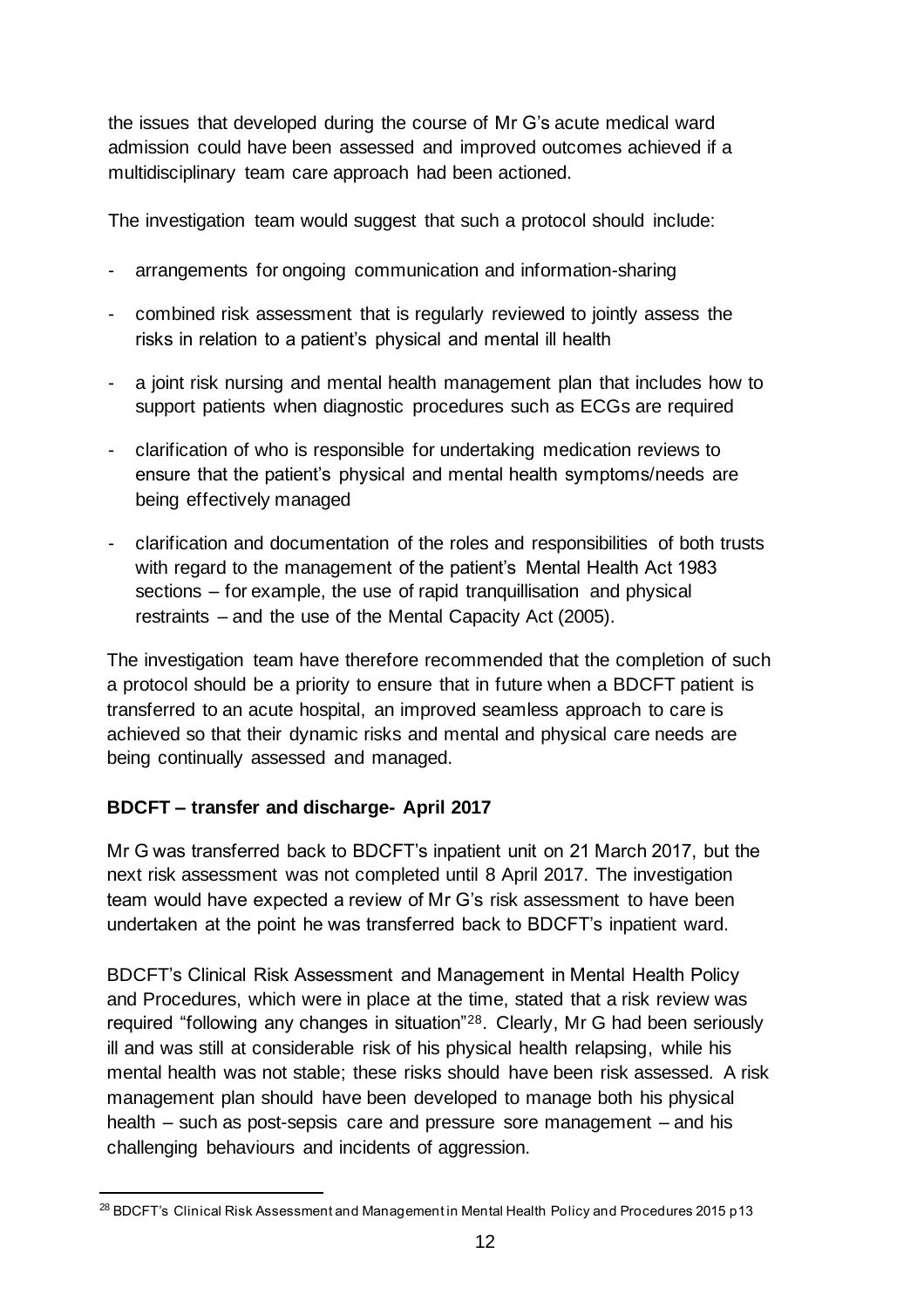Mr G's next risk assessment was prior to his discharge (21 April 2017). The timing of this review was compliant with BDCFT's policy, which states that a risk review should occur when a patient is being discharged from an inpatient admission. However, there were no changes made to the assessment except in the summary, which stated: "20/04/17 Section 3 rescinded and [Mr G] has been discharged."<sup>29</sup>

No further risk assessments were completed when Mr G was subsequently discharged from the community mental health service. The investigation team would suggest that a risk assessment is important at this point to ensure that any risk(s) that a patient may face when services are no longer involved need to be considered and risk assessed. In Mr G's case, if a longitudinal review of his records had been undertaken, it would have indicated that when he was in the community, there was a considerable number of high risks that required further assessment, such as:

- his access to illegal substances and refusal to engage with substance misuse services – based on both historic and recent information, it was known that these likely risks would potentially trigger a significant deterioration in his mental health and an escalation in his aggression
- the ongoing risks with regard to Mr G's physical health, such as pressure sores, the potential risk of further infections due to his low body weight, limited fluid and food intake, sedentary lifestyle, and poor self-care
- the possibility that his medication may be being covertly<sup>30</sup> administered by a member of his family
- Mr G's historic possession of a significant collection of weapons and his recent possession of a knife and other sharp objects
- documented evidence of historic domestic violence within the family where Mr G was both the victim and, on occasions, the perpetrator.

In addition, even if it was not known that Mr G's stepfather had dementia, it should have been evident that Mr G's parents were both elderly and vulnerable.

The investigation team were informed and saw evidence that BDCFT have now introduced the SystmOne<sup>31</sup> patient record system, which includes a new improved risk assessment pro forma. It is comprehensive and a significant improvement on the previous risk assessment tool.

<sup>29</sup> Risk assessment 20 April 2017

 $^{30}$  'Covert' is the term used when medicines are administered in a disguised format, for example in food or in a drink, without the knowledge or consent of the person receiving them

<sup>&</sup>lt;sup>31</sup> SystmOne is a centrally hosted clinical computer patient record system **SystmOne**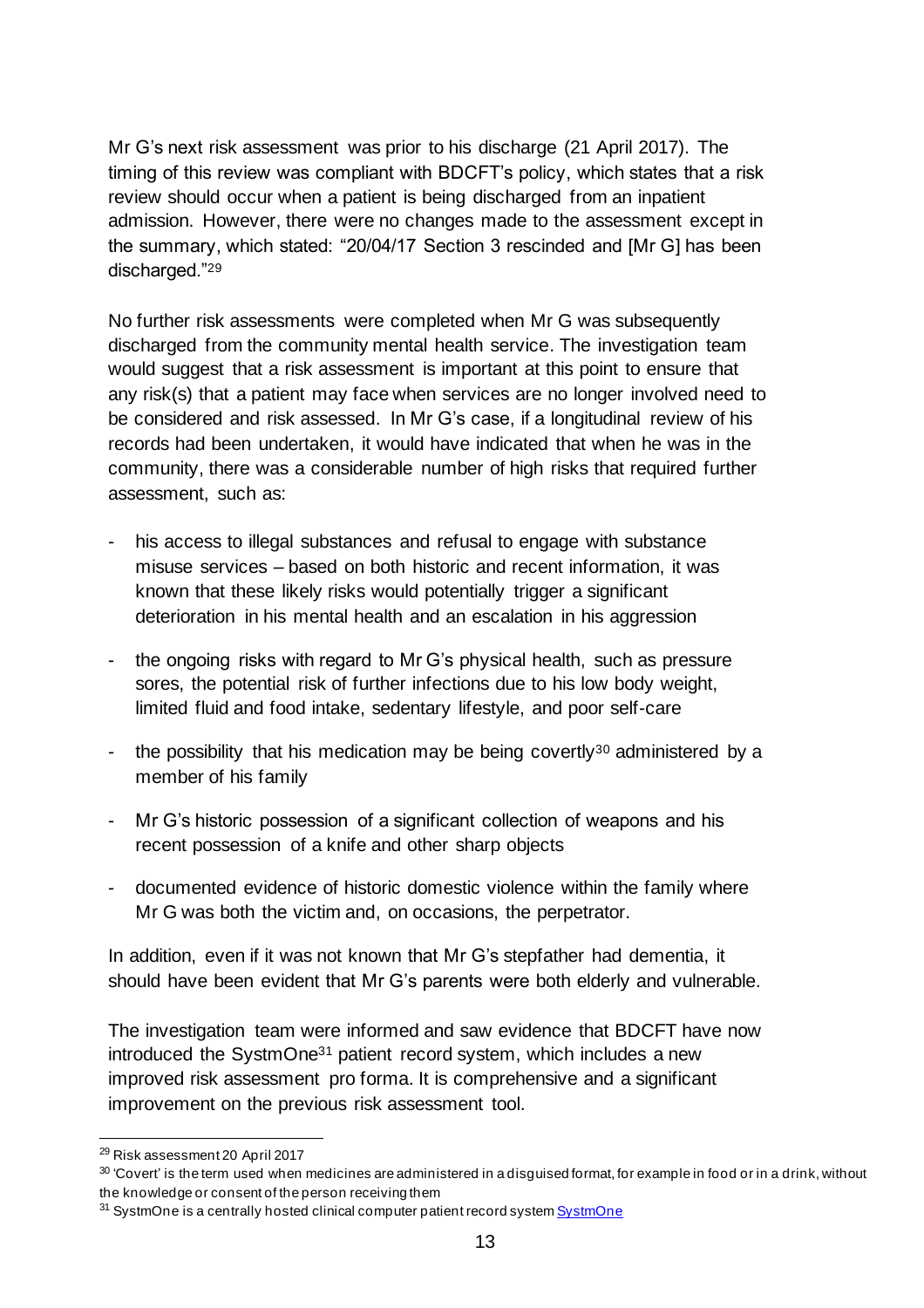The investigation team would recommend that in order to assess how effective the implementation of the new risk assessment has been, BDCFT should undertake a qualitative audit of a substantial number of risk assessments in these services.

### **6 CQC**

BDCFT's Serious incident Report (hereafter referred to as SIR) identified some deficits and omissions in the risk assessments and cited the recent CQC inspection, which concluded that:

"The trust must ensure that staff complete and update regular assessments of need, risk assessments and crisis plans for all patients in line with trust policy."<sup>32</sup>

The investigation team were informed that a CQC inspection undertaken in February 2018 reported:

"Half of the patients' records we looked at did not contain up-to-date risk assessments and some did not have a crisis plan documented for patients. Staff did not monitor physical health needs for all the patients in their care … Some patients did not have up-to-date assessments of their needs and some did not have a personalised care plan. The service did not monitor outcomes for patients and none of the records we looked at had discharge plans in place for patients."<sup>33</sup>

The SIR did not make a specific recommendation, as it concluded that "in order to avoid duplication the issue of staff ensuring risk assessments are updated and reviewed appropriately will be taken forward via the Trust's CQC Action Plan"34. It was reported to the investigation team that since this CQC inspection, there has been considerable focus on improving compliance within the inpatient mental health unit. It was however noted that the most recent CQC inspection – 28 February 2019 and 10 April 2019, which involved a review of the acute inpatient wards for adults of working age, psychiatric intensive care units, mental health crisis services and health-based places of safety – concluded:

"Overall ratings went down for the acute inpatient mental health services for adults of working age and the psychiatric intensive care unit to inadequate … Due to the concerns we found during our inspection of the trust's acute inpatient mental health wards for adults of working age and [the] psychiatric intensive

<sup>&</sup>lt;sup>32</sup> BDCFT's SIR p19

<sup>&</sup>lt;sup>33</sup> CQC's inspection 12 February 2018 [CQC inspection](https://www.cqc.org.uk/provider/TAD/inspection-summary#mhworkingage)

<sup>&</sup>lt;sup>34</sup> BDCFT's SIR p19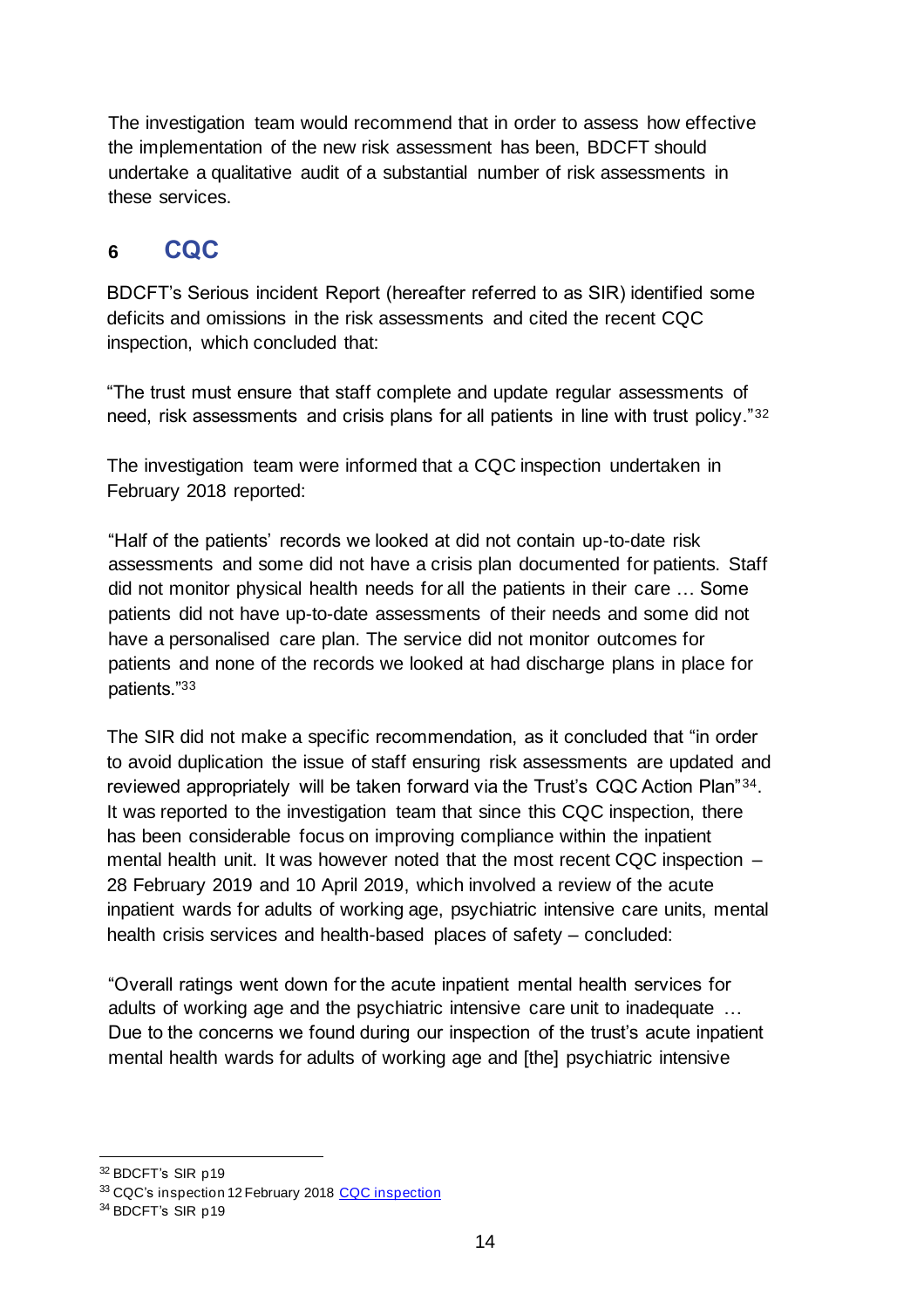care unit, we used our powers to take immediate enforcement action. We issued the trust with a Section 29A<sup>35</sup> warning notice."<sup>36</sup>

BDCFT's senior nursing and operational manager reported to the investigation team that in response to the latest CQC inspections, the trust has developed a number of action plans to improve service delivery, risk assessments and care planning, focusing in particular on their inpatient mental health services. Therefore, the investigation team have not made any further recommendations with regard to improving risk assessments and risk management. It is, however, expected that at Sancus Solutions' quality assurance review, BDCFT will be in a position to provide evidence of the progress they have made in implementing their CQC action plan.

### **7 Pressure sore management**

The investigation team were informed by BDCFT that on admission to the inpatient unit, an initial physical health assessment is always undertaken, but it does not generally include a physical examination. Such an examination is only ever undertaken with the patient's consent.

When Mr G was admitted to BDCFT's inpatient unit (7 February 2017), it was noted that he was presenting with low BMI and limited fluid and food intake, and his initial blood screen was indicating possible infection markers. Physical health observations were being undertaken four times a day, but there was no evidence that Mr G was asked for his consent for a physical examination to be undertaken.

Mr G's initial inpatient admission risk assessment noted the following: in the 'harm to self' section, risk of self-neglect was identified in both the 'last six months' and 'ever' sections. The narrative section documented the following: "self-neglect, evident, poor self-care, underweight"37. Despite these physical health risks, there was no risk management plan in place, and it was not until 14 February 2017, the day he was admitted to the acute hospital, that the nurses were directed to monitor Mr G's fluid and food intake.

The investigation team concluded that if a more comprehensive physical examination had been undertaken on Mr G's admission to BDCFT's inpatient unit, it might have resulted in his pressure sores being identified and therefore treated earlier. However, it was well documented that both the nursing and clinical staff were facing significant challenges in managing Mr G's presentation

<sup>&</sup>lt;sup>35</sup> Section 29: A warning notice under section 29A of the Health and Social Care Act 2008 when CQC inspectors identify concerns across either the whole or part of an NHS trust or NHS foundation trust and decide that there is a need for significant improvements in the quality of healthcar[e Section 29 A](https://www.cqc.org.uk/sites/default/files/20170210-guidance-on-section-29a-warning-notices-final.pdf)

<sup>&</sup>lt;sup>36</sup> CQC's inspection 28 February 2019 and 10 April 201[9 CQC inspection](https://www.cqc.org.uk/provider/TAD)

<sup>&</sup>lt;sup>37</sup> Risk assessment 7 February 2017 p1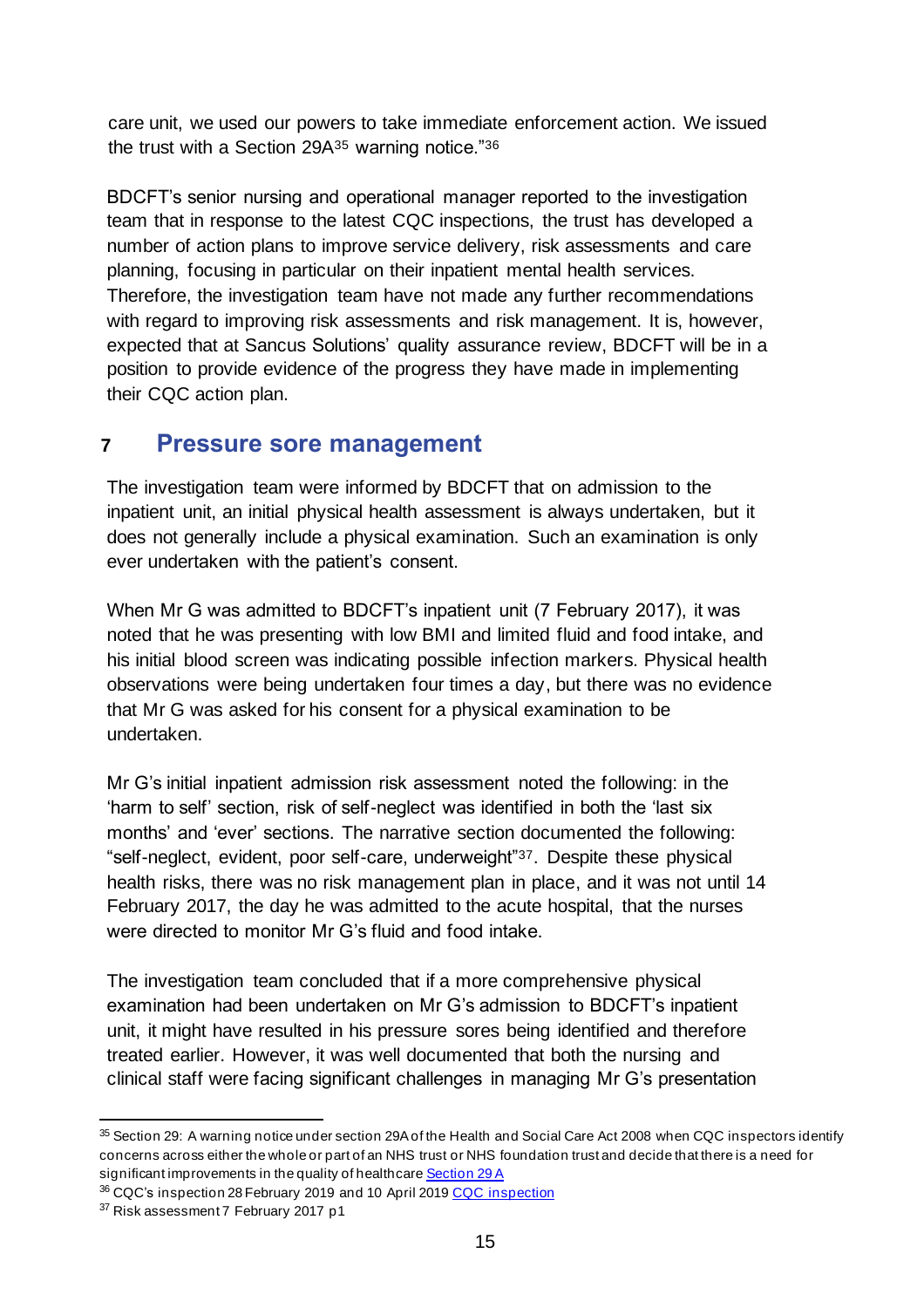with regard to both his physical and mental health. It was documented that some diagnostic procedures/tests, such as electrocardiogram (ECG)<sup>38</sup> and blood screening, were not undertaken.

The investigation team concluded that on confirmation of an infection being present, the immediate transfer of Mr G to the acute hospital was a proportionate response.

The investigation team did note that there was no specific section in BDCFT's new risk assessment to document and risk assess the service user's physical health. It is well recognised that "people with severe mental illnesses also have significantly higher rates of physical illness with a dramatic effect on lifeexpectancy"39. The investigation team have recommended that to improve the identification and assessment of the complex interrelationship between poor mental and physical health, BDCFT should include a section, in the new risk assessment pro forma, that requires the assessor to identify and assess the potential risks and challenges to the patient's physical health needs.

### **8 Care planning**

"Examine the development and effectiveness of the perpetrator's care plan including both his and his family's input."<sup>40</sup>

### **Airedale NHS Foundation Trust**

The investigation team concluded that Airedale NHS Foundation Trust's acute ward completed comprehensive nursing care plans as part of their Bundle Assessments that were reviewed on a regular basis by the ward nursing staff.

### **BDCFT**

BDCFT provided the investigation team with three care plans:

- 7 February 2017 when Mr G was admitted under Section 2 of the Mental Health Act 1983
- 8 April 2017 when Mr G was being discharged from the acute medical inpatient unit, which included a nursing plan to manage his pressure sore treatment
- 21 April 2017 prior to Mr G's discharge.

 $38$  An electrocardiogram (ECG) is a test which records the rhythm, rate and electrical activity of the heart  $ECG$ <sup>39</sup> The King's Fund. The Connection between Mental and Physical Health March 2016. [The Kings Fund](https://www.kingsfund.org.uk/projects/time-think-differently/trends-disease-and-disability-mental-physical-health)

<sup>40</sup> NHS England ToR p2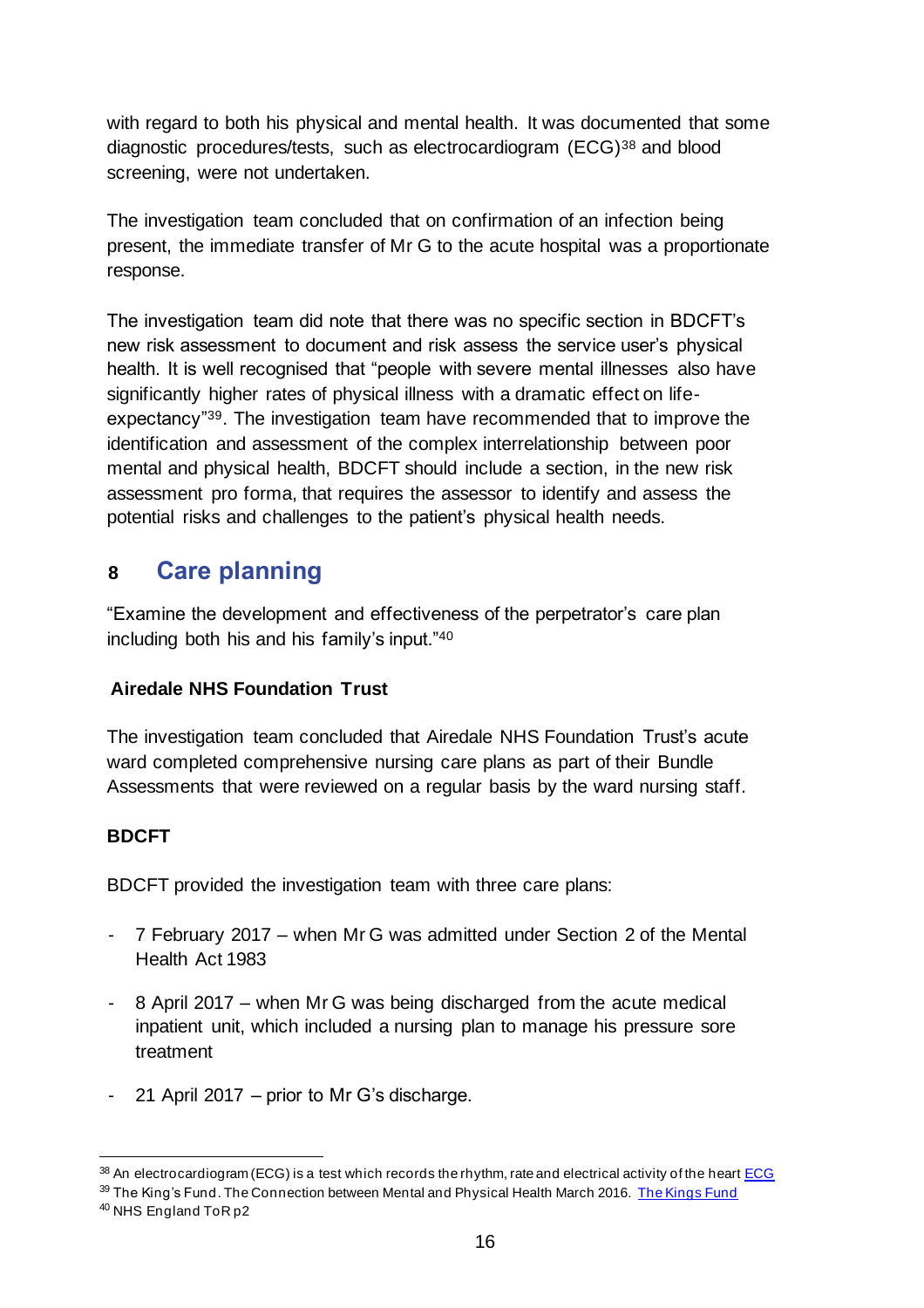The investigation team noted that:

- The care plans' main focus was on Mr G's immediate support needs, such as his pressure ulcer care management. There was, however, little focus on longer-term support needs in relation to Mr G's ongoing mental health needs.
- There was no evidence that Mr G, his family or the GP were invited to contribute to either the care plans or the risk assessments. There was, however, evidence that the GP was receiving copies of discharge plans in which care planning information was documented.

The investigation team concluded that the care plans completed were minimal in content and similar to the risk assessments, as there was no longitudinal assessment or identification of Mr G's ongoing support needs.

Clearly, Mr G had complex and ongoing co-morbidities, involving significant physical health vulnerabilities, the potential risk of substance misuse and associated mental health deterioration. The investigation team would have expected these issues to be documented and assessed within Mr G's care plans.

The investigation team would also have expected that when Mr G's situation changed – for instance, when he was discharged from BDCFT's community mental health services – a comprehensive care plan would be developed.

### **9 Substance misuse**

During Mr G's hospital admission in 2017, the diagnosis of mental and behavioural disorders due to multiple drug use (ICD diagnostic code F199) was given.

The investigation team noted that from Mr G's initial contact with mental health services in 1991 to the incident in 2017, his substance misuse was an ongoing issue and a significant factor in his episodes of mental ill health. It was documented that Mr G was consistently refusing to acknowledge that his substance misuse was a significant contributory factor. He also refused to be referred or to refer himself to community substance misuse services.

Research indicates that 30-50% of people with severe mental illness have coexisting substance misuse problems and that over 70% of people in contact with substance misuse services have co-existing mental health problems.<sup>41</sup>

<sup>41</sup> Weaver, T., Charles, V., Madden, P., Renton, A. (2002) Co-morbidity of Substance Misuse and Mental Illness Collaborative Study (COSMIC): A study of the prevalence and management of co -morbidity amongst adult substance misuse and mental health treatment populations. Department of Health/National Treatment Agency, London. [Co morbidities](https://www.ncbi.nlm.nih.gov/pubmed/14519608)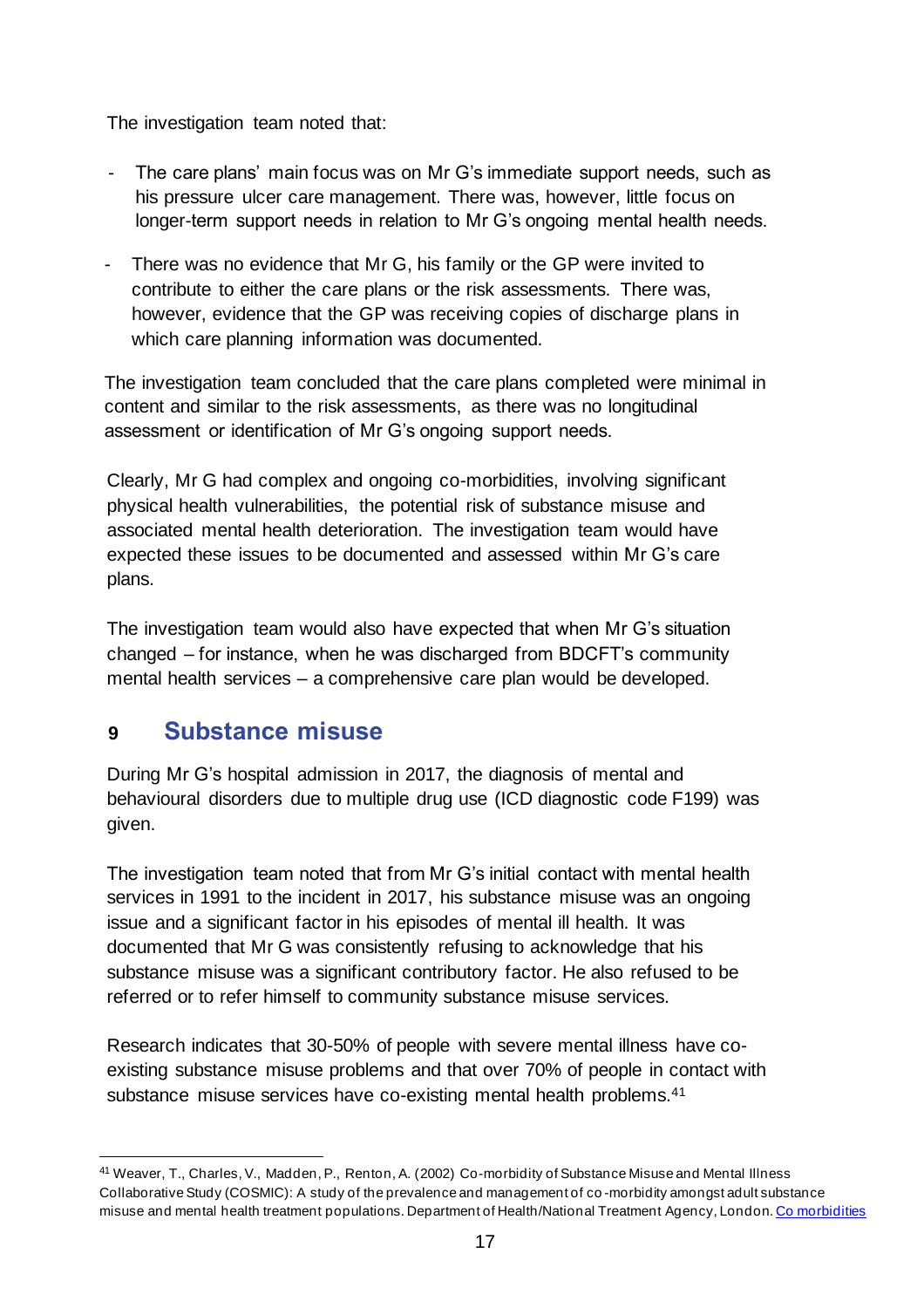It is also suggested that substance misuse may be being used as a form of selfmedicating, and therefore their underlying mental health symptoms may be obscured or exacerbated.

The nature of the relationship between these two co-morbidities is complex. In Mr G's presentation, it was evident that his substance misuse had a significant destabilising and detrimental effect on both his mental and physical health and possibly on the effectiveness of the medication he was being prescribed.

Research and various governmental substance misuse guidance have consistently highlighted that successful support and management of patients who are presenting with a complex combination of mental health and alcohol and substance misuse issues can only be achieved:

"Through partnerships across services particularly housing, employment and mental health services … agreed pathways of care will enable collaborative care delivery by multiple agencies … Coordinated multi-agency plans, collaboration and good communication between services are important to ensure patients do not fall between the gaps."<sup>42</sup>

A review of Mr G's patient records highlighted that there was little consideration of the possibility that his significant substance misuse problem required a coordinated interagency response. The investigation team have recommended that to improve the outcomes for patients, such as Mr G, who have significant and ongoing substance misuse issues and who refuse to engage with external substance misuse services, BDCFT inpatient and mental health community services should consider undertaking a review of how they currently manage such patients.

### **10 Record-keeping and interagency communication**

"Review the standard of record keeping, identifying any opportunities for improvement.

Review and assess interagency communication between services regarding compliance with local policies, national guidance and relevant statutory obligations identifying any opportunities for improvement." 43

### **BDCFT**

At the time of Mr G's involvement, BDCFT was using an electronic patient record system, and therefore the records were very accessible. However, many of Airedale NHS Foundation Trust's records were handwritten, and some entries

<sup>&</sup>lt;sup>42</sup> [Drug Strategy 2017](https://www.gov.uk/government/publications/drug-strategy-2017)

<sup>43</sup> NHS England ToRp1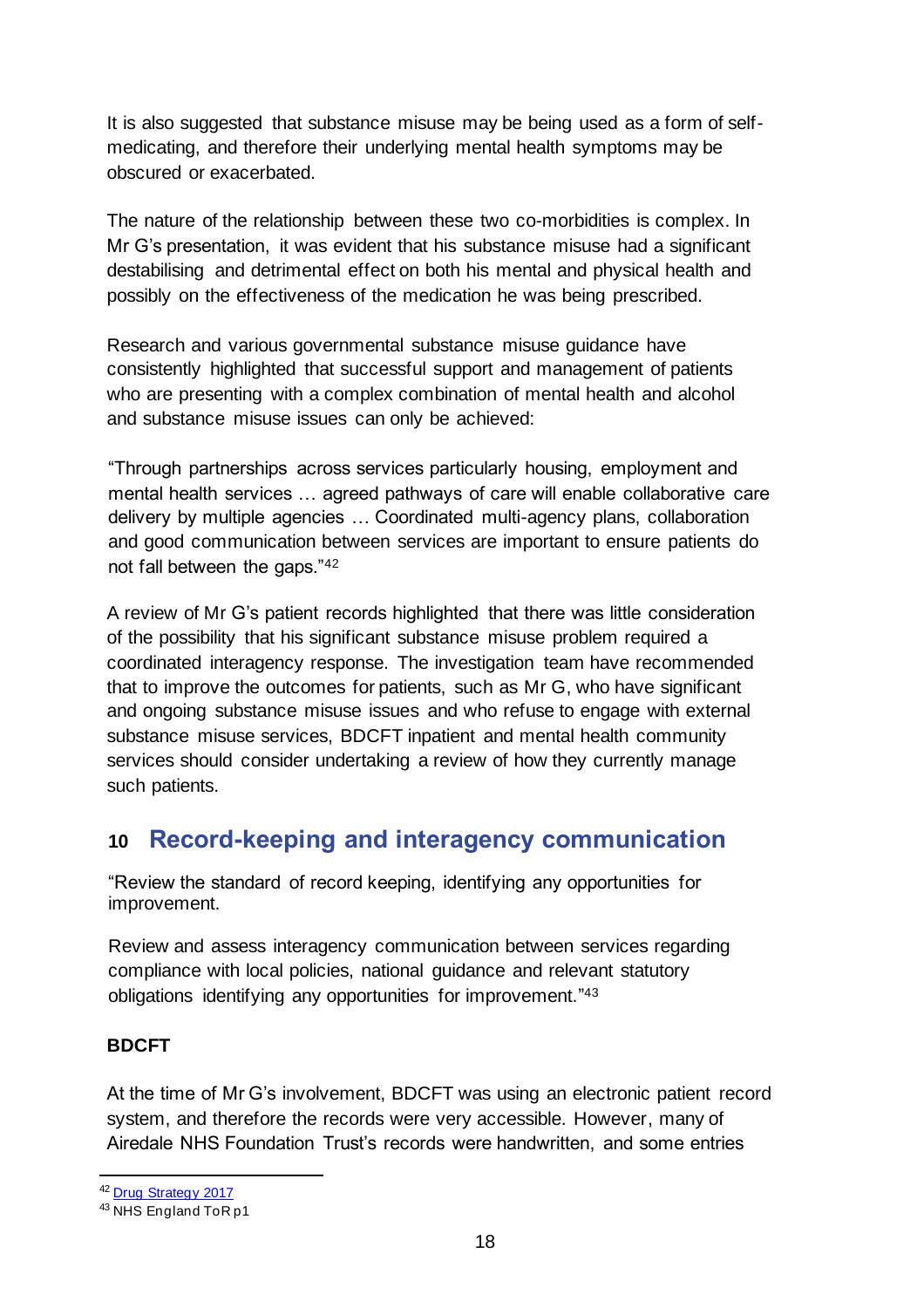were difficult to read due to the standard of the handwriting of some of the clinical and nursing staff.

What was of considerable concern to the investigation team was that details of two significant and potentially harmful safeguarding incidents, which were witnessed by BDCFT staff when Mr G was a patient of Airedale NHS Foundation Trust – when a member of Mr G's family was observed covertly giving Mr G his medication without his consent – were only documented in Mr G's BDCFT patient records. The records stated: "I also informed the nurse looking after Mr G of my concerns … Consultant and FY1 were also present when this was happening."<sup>44</sup> The investigation team were unable to ascertain which Airedale NHS Foundation Trust staff were reportedly informed, but all staff who were interviewed reported that they were not made aware of these incidents and that if they had been, they would have taken action under the trust's safeguarding guidance. The lack of documentation resulted in Airedale NHS Foundation Trust's staff failing, albeit unwittingly, in their safeguarding responsibilities.

Due to operational issues, BDCFT staff were undertaking two-hourly shifts of monitoring Mr G on the acute ward, and therefore the investigation team would suggest that it was impractical and unrealistic to expect that at the end of each shift, there would be a formal handover to the acute hospital nursing staff. The investigation team have identified several possible solutions that could have easily been actioned to resolve this issue and to ensure that, in the future, information is shared and documented when a BDCFT mental health patient is on Airedale NHS Foundation Trust's ward. For example:

- As Airedale NHS Foundation Trust uses handwritten nursing notes, an entry could have been made by BDCFT's staff member at the end of their observation shift and inserted into the nursing notes section of the acute hospital records.
- A copy of the entry made in the BDCFT patient records could be sent to the ward and inserted into their nursing records.

The investigation team would suggest that the protocol that is being developed with other local acute trusts to manage patients, like Mr G, who are transferred between trusts should include how information is shared and documented.

### **Primary care**

In 2018 BDCFT changed its electronic patient records to SystmOne. It was reported that one of the significant advantages of this system is that most GP services in the area also use this patient record system. The ultimate aim is for all local services to have at least partial access to other agencies' records via

<sup>44</sup> BDCFT's patient records 13 March 2017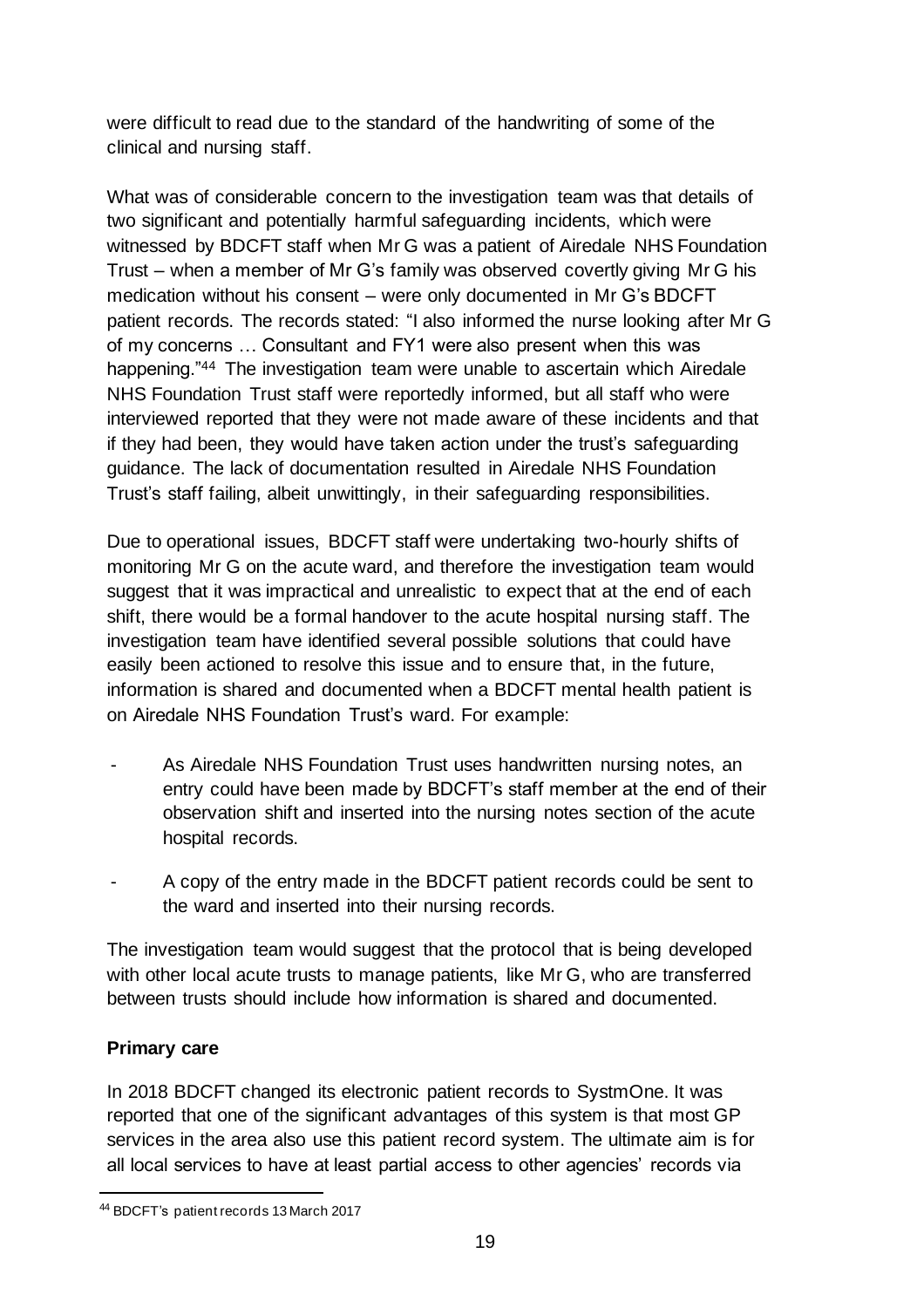SystmOne. Clearly, this has great advantages with regard to information-sharing and providing seamless care to patients.

BDCFT reported to the investigation team that although some of their services, such as the tissue viability service, do have full access to GP patient record systems, there continue to be some challenges that the trust is in the process of resolving relating to both data protection and information-sharing.

### **11 Capacity and resources**

"Identify issues in relation to capacity or resources in any agency that impacted the ability to provide services to the victim and to work effectively with other agencies."<sup>45</sup>

Apart from the pressure of BDCFT providing staff to maintain 24-hour observations of Mr G while he was an inpatient at Airedale NHS Foundation Trust's hospital, there were no capacity issues identified by either BDCFT's SIR or this investigation.

West Yorkshire Police's Individual Management Review (hereafter referred to as IMR)46, which was completed as part of this investigation, documented that there was "no evidence that there were any capacity issues in the initial police response"47.

### **12 Dispensing error**

As has already been documented, during the police's investigation it was found that in the weeks prior to the incident, there had been a dispensing error by the community pharmacist. It was reported that on the day the dispensing error occurred, the dispensing pharmacy had been remarkably busy and there had been an altercation between Mr G and his mother, which had caused some distraction for the dispensing team.

It is not known if Mr G actually took any of the mirtazapine and, if so, how many. It is also uncertain whether he had any olanzapine left over from previous prescriptions. During the police investigation, it was reported that Mr G stated that he did not believe he took his medication the night before the incident on 8 September 2017.

<sup>45</sup> NHS England ToR p1

<sup>&</sup>lt;sup>46</sup> An IMR is a report detailing, analysing and reflecting on the actions, decisions, missed opportunities and areas of good practice within the individual organisatio[n IMR](https://www.gov.uk/guidance/conducting-a-domestic-homicide-review-online-learning)

<sup>47</sup> West Yorkshire Police's IMR p46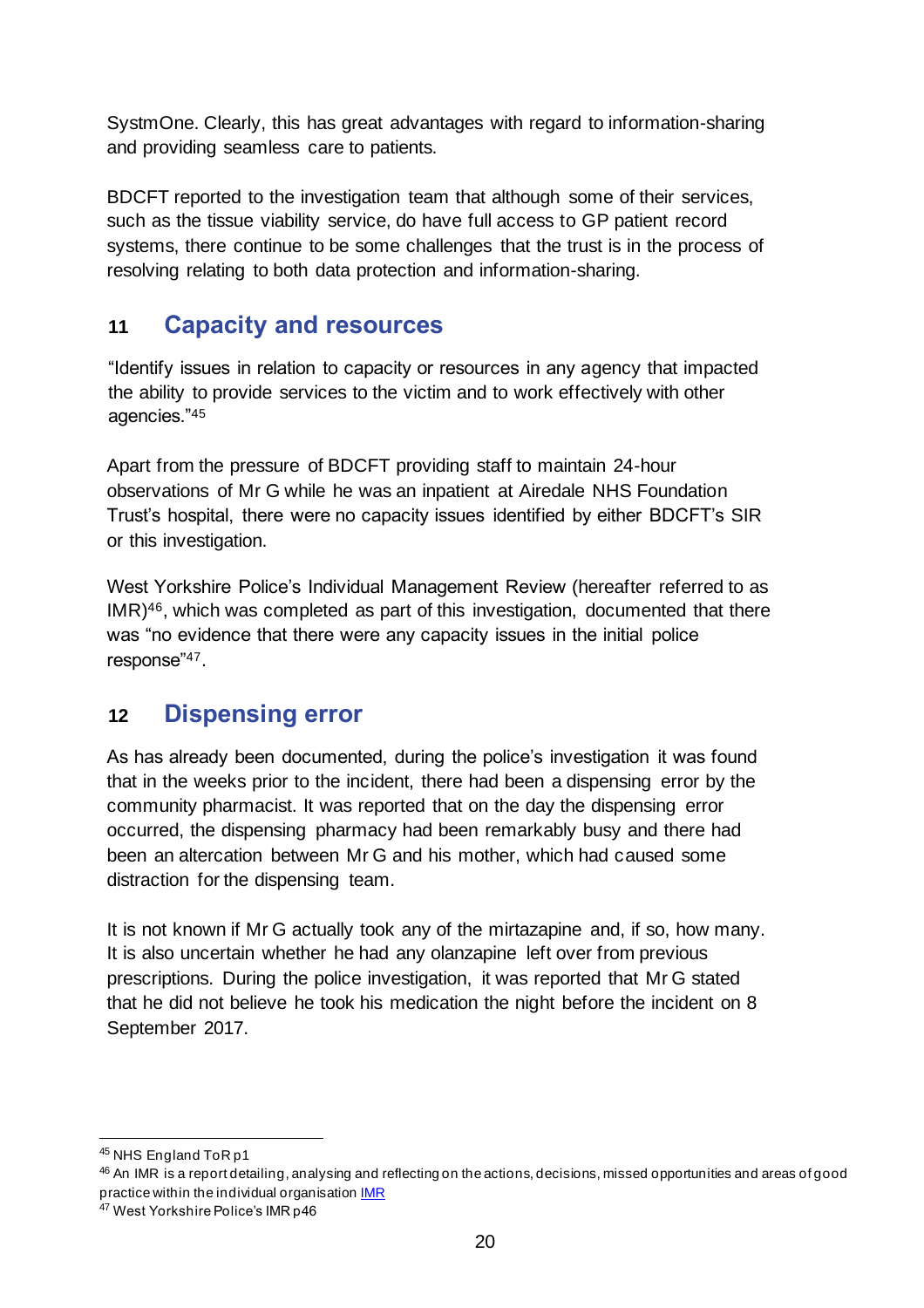The investigation team concluded that based on the assumption that Mr G had been taking his olanzapine as prescribed, prior to the mirtazapine being dispensed, it would have been excreted from his body within 32 hours.

The British National Formulary<sup>48</sup> directs that:

"Withdrawal of antipsychotic drugs after long-term therapy should always be gradual and closely monitored to avoid the risk of acute withdrawal syndromes or rapid relapse. Patients should be monitored for 2 years after withdrawal of antipsychotic medication for signs and symptoms of relapse."<sup>49</sup>

Clearly, Mr G's withdrawal from this medication was neither gradual nor closely monitored. Therefore, it is highly likely that this would have contributed to the reemergence of Mr G's mental health symptoms, and that this dispensing error was one of the contributing factors to the tragic events on 8 September 2017.

The investigation team undertook a review of the community pharmacist's nearmiss<sup>50</sup> data and dispensing errors.<sup>51</sup> It was concluded that although totally eliminating all dispensing errors is unrealistic, such errors can be minimised, primarily through investigations and an open and honest near-miss reporting culture. The investigation team suggest that ongoing identification and investigation of such dispensing errors should be viewed as an opportunity to identify why an error has occurred and what remedial action is required. Such a culture of inquiry should lead to improvements in practice and ultimately patient safety.

The investigation team have recommended that NHS England and NHS Improvement (North East and Yorkshire) should report the findings of this report to the Royal Pharmaceutical Society and the General Pharmaceutical Council.

### **13 Carer's assessment**

"Review and comment on if carers assessments for family members, providing support to the perpetrator, were adequate and effective<sup>"52</sup>.

It was extensively documented that post inpatient admission, Mr G's mother and, to a lesser degree, his stepfather were involved in supporting Mr G's mental

<sup>&</sup>lt;sup>48</sup> British National Formulary (BNF) is a United Kingdom pharmaceutical reference book that contains information and advice on prescribing and pharmacology **[BNF](https://bnf.nice.org.uk/)** 

<sup>49</sup> [Olanzapine](https://www.medicinescomplete.com/#/content/bnf/_731037844?hspl=Olanzapine)

<sup>50</sup> A dispensing near miss in a pharmacy is an error that has been identified as part of the normal checking process and prior to the medication being dispensed to the patient.

 $51$  A dispensing error is an error that involves the wrong medication being dispensed to a patient and therefore has the ability to cause harm.

<sup>52</sup> NHS England ToRp2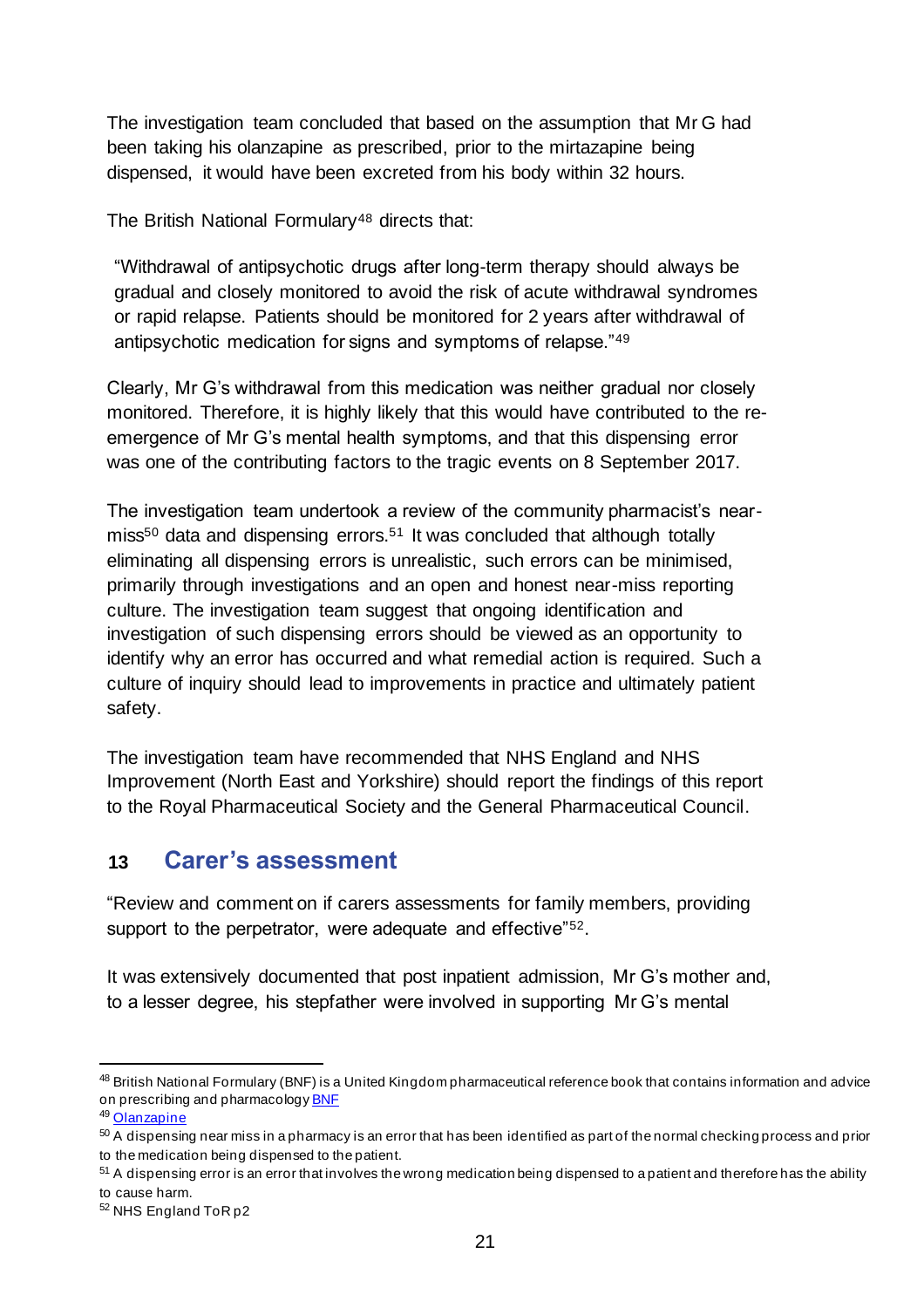health. It was also documented that his mother was involved in her son's physical health issues both in the community and while he was an inpatient.

What is now evident is that during 2017, not only was Mr G's mother providing emotional support to Mr G, but she was also supporting her husband*,* who had recently been diagnosed with dementia. In addition, she had a number of vulnerabilities.

A review of BDCFT's current website highlights multiple sources of support for carers and the trust's ongoing commitment to implementing the key elements of the Triangle of Care<sup>53</sup>.

Based on the information available, it appears that there were two occasions in 2017 when BDCFT's practitioners documented that they had discussed with Mr G's mother her accessing carers' support. There was no indication if she pursued this support.

There was no indication that Mr G's stepfather was offered and/or provided with details of carers' support services. The investigation team consider that this was an oversight, as he was also living in the household, and at times it was documented that he was struggling to manage Mr G's mental health issues.

# **14 Safeguarding and domestic abuse**

"Identify any safeguarding concerns involving the perpetrator or victim and determine if agencies responses and actions were adequate and compliant with local policies including regional safeguarding policy (West Yorkshire, North Yorkshire and York, safeguarding policy and procedures (2015) or previous if appropriate (2013)), national guidance and relevant statutory obligations.

Establish what lessons can be learned from the domestic death regarding how professionals and organisations operate both individually and together to safeguard future victims.

Identify from both the circumstances of the case and the multi-agency involvement whether there is learning which should inform future local and national policies and procedures relating to domestic homicides."<sup>54</sup>

<sup>&</sup>lt;sup>53</sup> The Triangle of Care offers key principles and resources to influence services and other people working with carers to be more effective in involving them within acute care. The Triangle of Care is a therapeutic alliance between service user, staff member and carer that promotes safety, supports recovery and sustains well-being[. Triangle of Care](https://www.nhsconfed.org/~/media/Confederation/Files/public%20access/CareTriangle.pdf) <sup>54</sup> NHS England ToR p2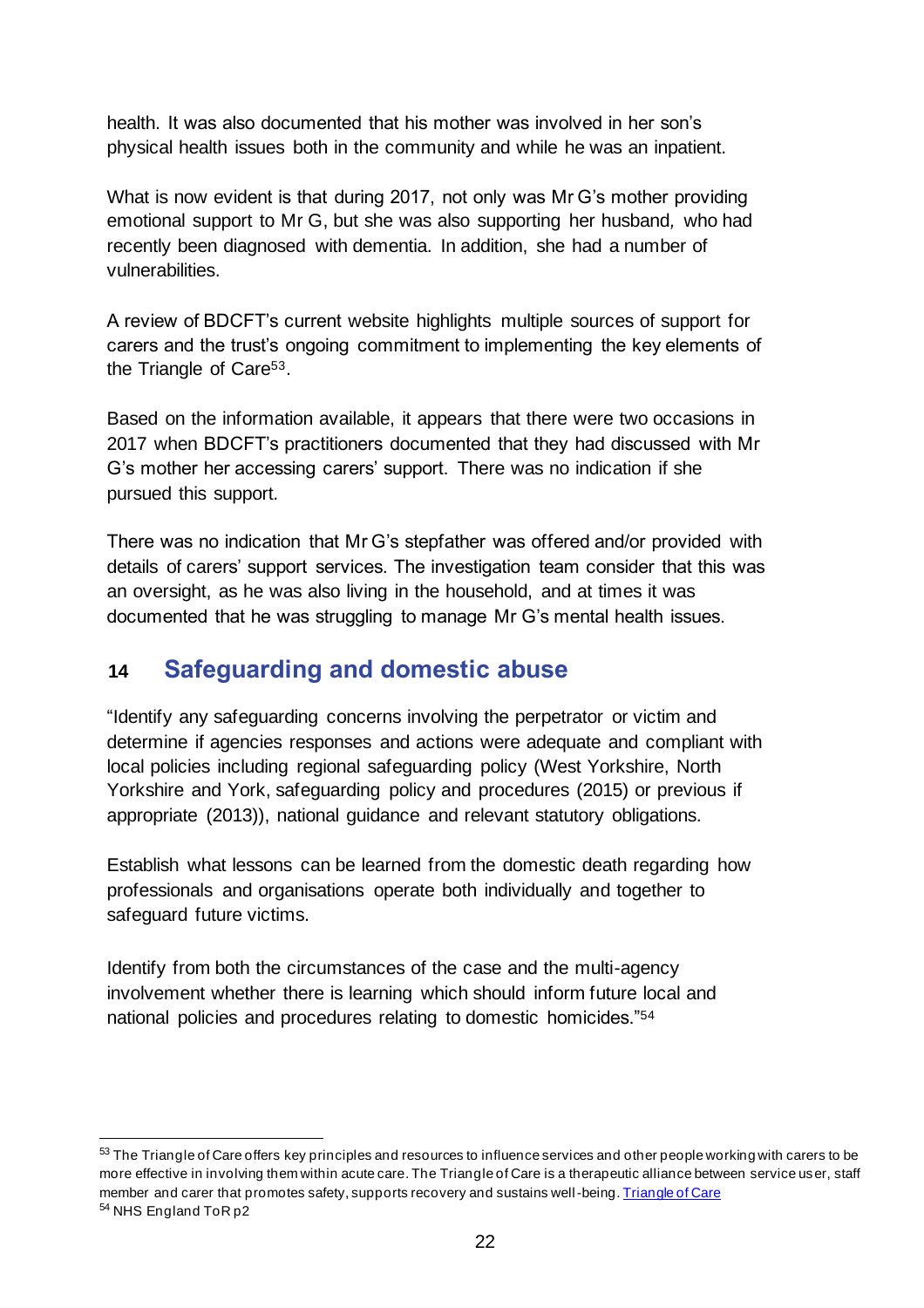#### **Mr G's stepfather**

In December 2016, Mr G's stepfather was given a diagnosis of Alzheimer's disease*.* <sup>55</sup> After assessments by BDCFT's memory assessment and treatment service<sup>56</sup> (hereafter referred to as MATS) he was discharged to the care of his GP. There was no indication from his GP patient records that Mr G's stepfather saw his GP after his diagnosis.

The investigation team concluded that Mr G's stepfather's diagnosis and initial treatment plan were appropriate and proportionate to his presentation.

It was, however, of concern to the investigation team that Mr G's stepfather's assessment did not identify the following issues:

- his stepson's recent mental health difficulties and the fact that he was, at the time, under a Mental Health Act 1983 section and was being treated for a life-threatening infection
- the recent involvement of the police in an incident involving Mr G and his stepfather.

It was also noticeable that there was no mention within Mr G's BDCFT or Airedale NHS Foundation Trust patient records of his stepfather or the fact that he had recently been assessed for and diagnosed with dementia.

Clearly, if Mr G and his parents had chosen not to disclose the extent of the difficulties the family was experiencing, then it was their right to do so.

During the elderly service's assessment of Mr G's stepfather, a risk assessment was completed. No risk of harm to others or from others was documented. There was no evidence to indicate whether the assessor made enquiries about the mental health of other members of the family and the involvement of services. If this had occurred, information about Mr G's historic and more recent mental health, risk and substance misuse histories may well have come to light, which would hopefully have identified the need for the assessor to obtain further information to assess the possible risks to Mr G's stepfather.

The investigation team were informed that it is not a formal component of a MATS assessment to enquire about the mental health of other members of the family, as the service is primarily diagnostic and treatment focused.

<sup>&</sup>lt;sup>55</sup> Alzheimer's disease is the most common type of dementia in the UK. It affects multiple brain functions. Alzheimer's [disease](https://www.nhs.uk/conditions/alzheimers-disease/)

<sup>56</sup> [BDCFT MATS service](http://www.yhscn.nhs.uk/media/PDFs/mhdn/Dementia/Meetings/Memory%2001112016/Chris%20North%20Bradford%20MATS%20Memory%20Services%20Network%20presentation.pdf)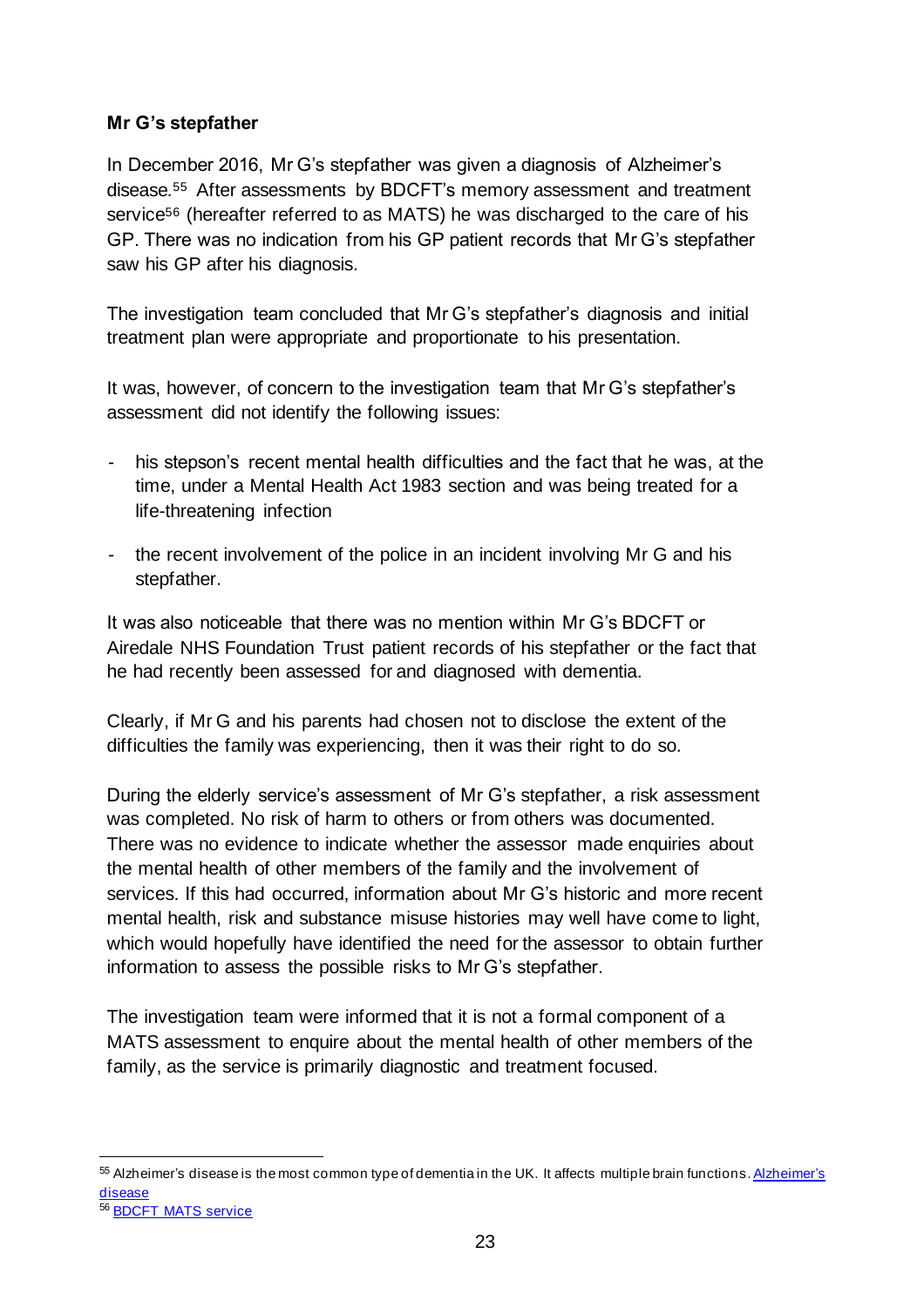In hindsight, it is evident that in 2017 this was clearly a family experiencing considerable distress, with two members having acute and long-term mental health and behavioural difficulties. If this information had been known, it should have prompted both a multi-agency response and an assessment of the support needs of the family.

The investigation team are recommending that BDCFT adult and elderly mental health services' memory clinic should undertake a review of its assessment processes to consider if there needs to be a comprehensive psychosocial assessment of the patient and their family situation.

In June 2015, while Mr G was a patient of BDCFT, he made a number of allegations that he had experienced physical, emotional and financial abuse from a member if his family who he was living with. Mr G's mother confirmed that some of her son's accusations were true. These disclosures prompted the inpatient unit, with Mr G's consent, to make an adult safeguarding alert to the local authority. A social worker commenced a safeguarding investigation, which concluded that there was some evidence to support Mr G's allegation of financial abuse but that no further safeguarding action would be taken.

The investigation team concluded that the safeguarding alert and subsequent investigation in 2015 was proportionate and compliant with BDCFT's policy. However, they had concerns that Mr G's subsequent risk assessments did not document the allegations or undertake any assessment of current risks of potential abuse.

As has already been documented, the investigation team had considerable concerns with regard to the lack of safeguarding reporting/action by both BDCFT's and Airedale NHS Foundation Trust's staff, who witnessed a member of Mr G's family covertly giving Mr G his medication.

### **15 Domestic violence**

A member of Mr G's family reported to the police several incidents of domestic abuse involving physical, verbal and at times threatening abuse.

BDCFT's safeguarding policy defines domestic violence as "including psychological, physical, sexual, financial, emotional abuse"57. The policy gives directions for how practitioners are required to respond to either suspected and/or known incidents of abuse.

The investigation team were of the opinion that there was enough known historic and more recent evidence of potential domestic violence that action should have

<sup>57</sup> BDCFT's Safeguarding Adults Policy and Procedure (2016) p14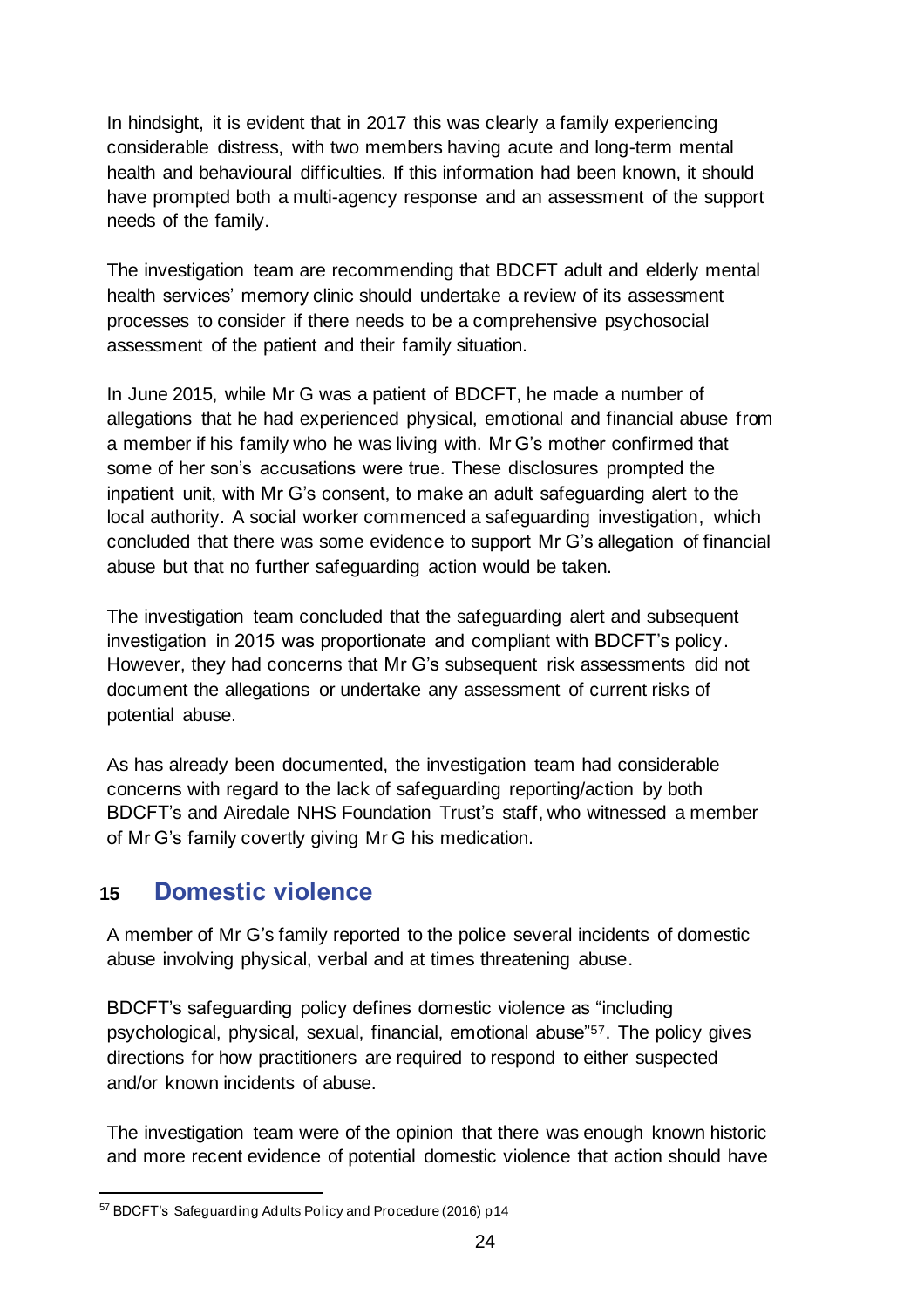been taken by the involved BDCFT services, both at the point the information was known and on an ongoing basis, to:

- assess the possible ongoing risk factors within the risk management and care planning processes
- seek the advice of the trust's safeguarding team.

The investigation team have recommended that both BDCFT and Airedale NHS Foundation Trust review their safeguarding training modules to ensure that staff understand, as West Yorkshire Police's IMR highlighted:

"The potential risks of elderly people becoming victims of domestic abuse from their children or other younger relatives who have mental ill health issues … [Elderly people] may be at a higher risk of harm particularly where they coreside, and this should be reflected in risk assessments, referrals and other safeguarding action."<sup>58</sup>

### **16 West Yorkshire Police's Individual Management Review**

Sancus Solutions requested that West Yorkshire Police's Safeguarding Central Governance Unit<sup>59</sup> complete an IMR to document and comment on their involvement with Mr G and his family.

The police's IMR highlighted a number of issues in West Yorkshire Police's responses to their involvement with Mr G and his parents. Their last involvement was six days before the incident.

- The police received a telephone call from Mr G's mother, who reported that her son was "wrecking their house and had a knife"<sup>60</sup> and that she and her husband "had barricaded themselves in their bedroom"61. On arrival the police found Mr G in possession of a seven-inch hunting knife. He was arrested for the offence of possessing an offensive weapon in a public place. Mr G was subsequently released with a Conditional Caution<sup>62</sup>, with the condition that he was not to be in a public place with a "sharp pointed article for the period ending inclusive of 30/09/17"63.

<sup>58</sup> West Yorkshire Police's IMR p46

<sup>59</sup> [West Yorkshire Police Authority](https://www.westyorkshire.police.uk/)

<sup>60</sup> West Yorkshire Police's IMR p21

<sup>61</sup> West Yorkshire Police's IMR p21

 $62$  A Conditional Caution is issued if the offender admits the offence and accepts the condition(s). If the conditions are complied with or completed within the timescales determined, the case is finalised and there is no prosecution. If, however, the conditions are not complied with, a prosecution may follow[. Conditional Caution](https://www.cps.gov.uk/legal-guidance/conditional-cautioning-adults-dpp-guidance)

<sup>&</sup>lt;sup>63</sup> West Yorkshire Police's IMR p22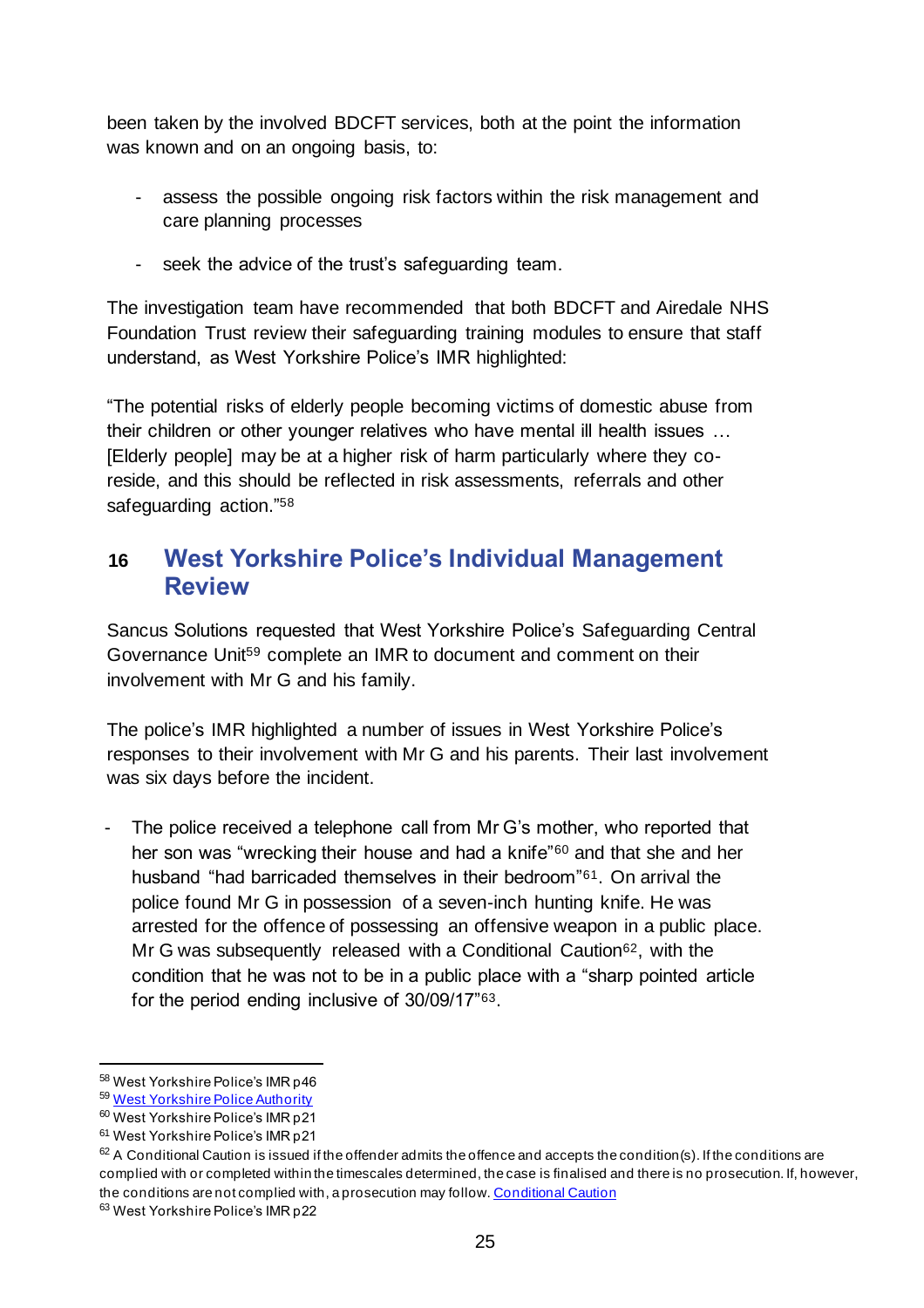The IMR documented that the attending officer described how "at this time the unit was under strength and officers were required to deal with a large volume of detainees with an emphasis on expedition. Part of this was the use of noncharge disposals where appropriate, for example conditional cautions."<sup>64</sup>

The authors of the IMR concluded this "may have diluted the officer's ability to consider [Mr G's mother's and stepfather's] welfare and the risk of harm to them from [Mr G]. However, the officer did speak to [Mr G's mother] and discuss with her the appropriateness of [Mr G] returning to her address after he was cautioned. It was documented that she fully supported this and reassured the officer that she did not believe [Mr G] was a danger to her and [Mr G's stepfather]."<sup>65</sup>

The IMR noted the following issues.

- "No enquiries were made by the attending officers to determine if [Mr G] had possession of other weapons."<sup>66</sup>
- "There was no exploration of Mr G's "antecedents, discussion of his mental state or consideration of the risk which he posed."<sup>67</sup> As this was not assessed as a domestic incident, no DASH risk assessment<sup>68</sup> was undertaken that "would have identified and assessed the potential risk(s) of harm"<sup>69</sup> to Mr G's mother and stepfather.

The investigation team concluded that the police IMR was comprehensive and that the recommendations were proportionate and adequate.

The investigation team have recommended that to facilitate and encourage interagency learning from this case, West Yorkshire Police should provide BDCFT and Airedale NHS Foundation Trust with their IMR's findings and recommendations.

### **17 Mr G's mother's complaint**

On a number of occasions during Mr G's admission to Airedale NHS Foundation Trust, his mother voiced her concerns about the mattresses being on the floor, reporting that she had observed the nursing staff walking on them.

<sup>64</sup> West Yorkshire Police's IMR pp26-27

<sup>65</sup> West Yorkshire Police's IMR pp26-27

<sup>66</sup> West Yorkshire Police's IMR p21

<sup>&</sup>lt;sup>67</sup> West Yorkshire Police's IMR p21

 $68$  The DASH [Domestic Abuse, Stalking & Harassment, & Honour Based Violence] risk assessment is for all professionals working with victims of domestic abuse, stalking and harassment, and honour-based violence. DASH includes a risk checklist for victims of domestic abuse, stalking and honour-based violenc[e. DASH](https://www.dashriskchecklist.co.uk/wp-content/uploads/2016/09/DASH-2009.pdf)

<sup>69</sup> West Yorkshire Police's IMR p21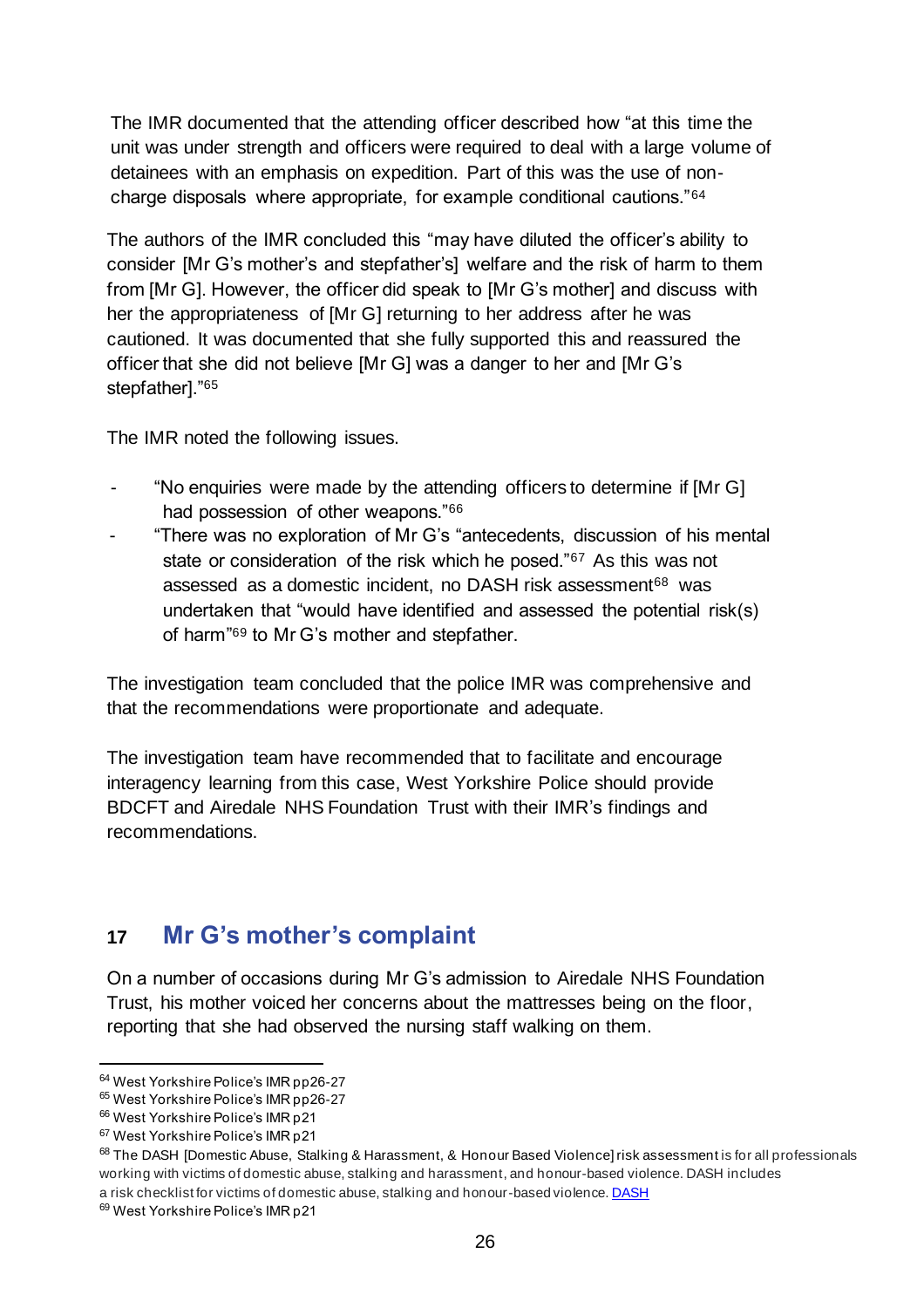Although the investigation team could appreciate Mr G's mother's concerns, given the significant physical risks of Mr G's ongoing refusal to sleep in a bed, they concluded that the actions taken to minimise the considerable risks were proportionate.

The lack of access to low beds was a resource issue, and Airedale NHS Foundation Trust reported to the investigation team that since this incident, they have secured more low beds, so it is hoped that in the future this situation will not occur.

The investigation team would suggest that if in the future BDCFT or Airedale NHS Foundation Trust makes the decision to place a mattress on the floor, then the risks need to be fully assessed, the rationale for the decision fully documented within the patient's risk assessment and management plan, and the rationale explained to the family.

# **18 Predictability and preventability**

"Determine through reasoned argument if this incident was either predictable or preventable, providing detailed rationale for the judgement."<sup>70</sup>

### **Predictability**

The investigation team have concluded that the historic and more recent incidents of domestic violence indicated that there were a number of complex relationships within Mr G's family, which involved both physical and verbal threats. There was also an increase in such incidents when Mr G's mental health was deteriorating. Given how unstable Mr G's mental health could become, especially when he was using illegal substances, the investigation team concluded that it was predictable or at least highly likely that there would be further incidents of domestic violence within this family.

#### **Preventability**

The investigation team have concluded that if the potential risks to Mr G's elderly parents and information about Mr G's historic and more recent mental health difficulties had been obtained and adequately assessed, it is likely that it would have prompted a multi-agency assessment and response. Whether this action would have resulted in Mr G's risks being assessed as being high enough to justify Mr G's removal from the family home is uncertain.

In the assessment of both the predictability and the preventability of the event on 8 September 2017, it has to be considered that a dispensing error had been

<sup>70</sup> NHS England ToR p2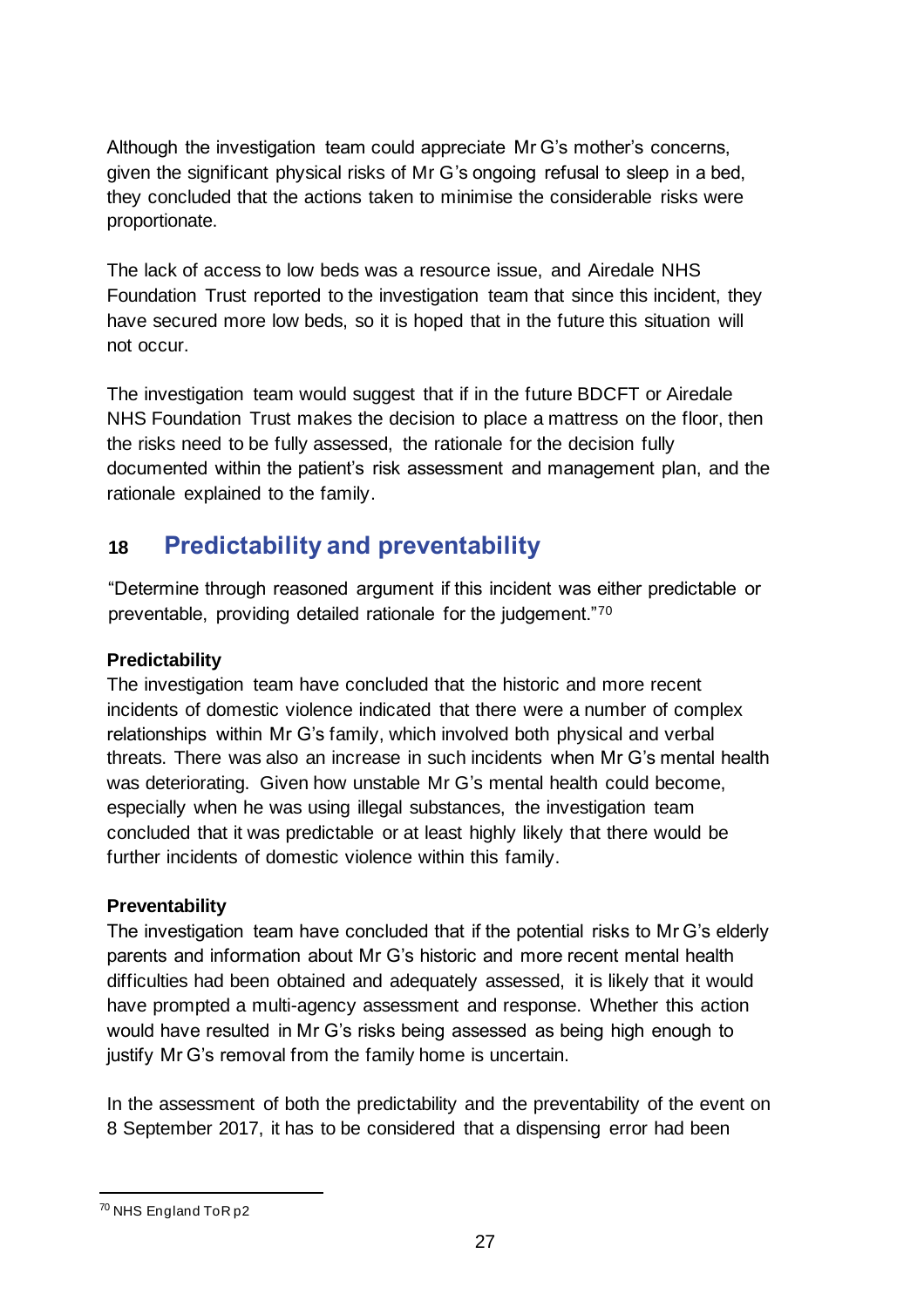made on 21 August 2017, and the possible effects that Mr G might have been experiencing and the potentially increasing his risk factors.

However, due to the uncertainty of whether Mr G was actually taking this medication, the investigation team do not feel able to definitively conclude that this was a significant contributory factor in the predictability and/or preventability of the incident.

# **19 BDCFT's Serious Incident Report**

"Review the trust and any other agencies' post incident internal investigations and assess the adequacy of their findings, recommendations and action plans.

Review the progress that the trust and any other involved agencies have made in implementing their action plan(s) associated with their internal investigations."<sup>71</sup>

The investigation team concluded that BDCFT's post-incident SIR was comprehensive, professionally written and adequately addressed their ToR.

The major concern for the investigation team was the lack of a critical analysis of the initial identification and subsequent management of Mr G's pressure ulcers by BDCFT's inpatient unit. The author of the SIR informed the investigation team that this was not an area that had been specifically identified within the ToR.

The investigation team concluded that this was a significant deficit in the ToR, as such an analysis would have focused on the complex risks that Mr G was presenting and the management of patients, like him, who have mental and acute physical health issues. The investigation team would suggest that valuable lessons could have been learned if such an analysis had been undertaken.

The SIR made six recommendations and provided the investigation team with an updated action plan and associated evidence. The investigation team were satisfied that BDCFT had actioned and completed all of the SIR's recommendations.

# **20 Duty of Candour and Being Open principles**

<sup>71</sup> NHS England ToR p2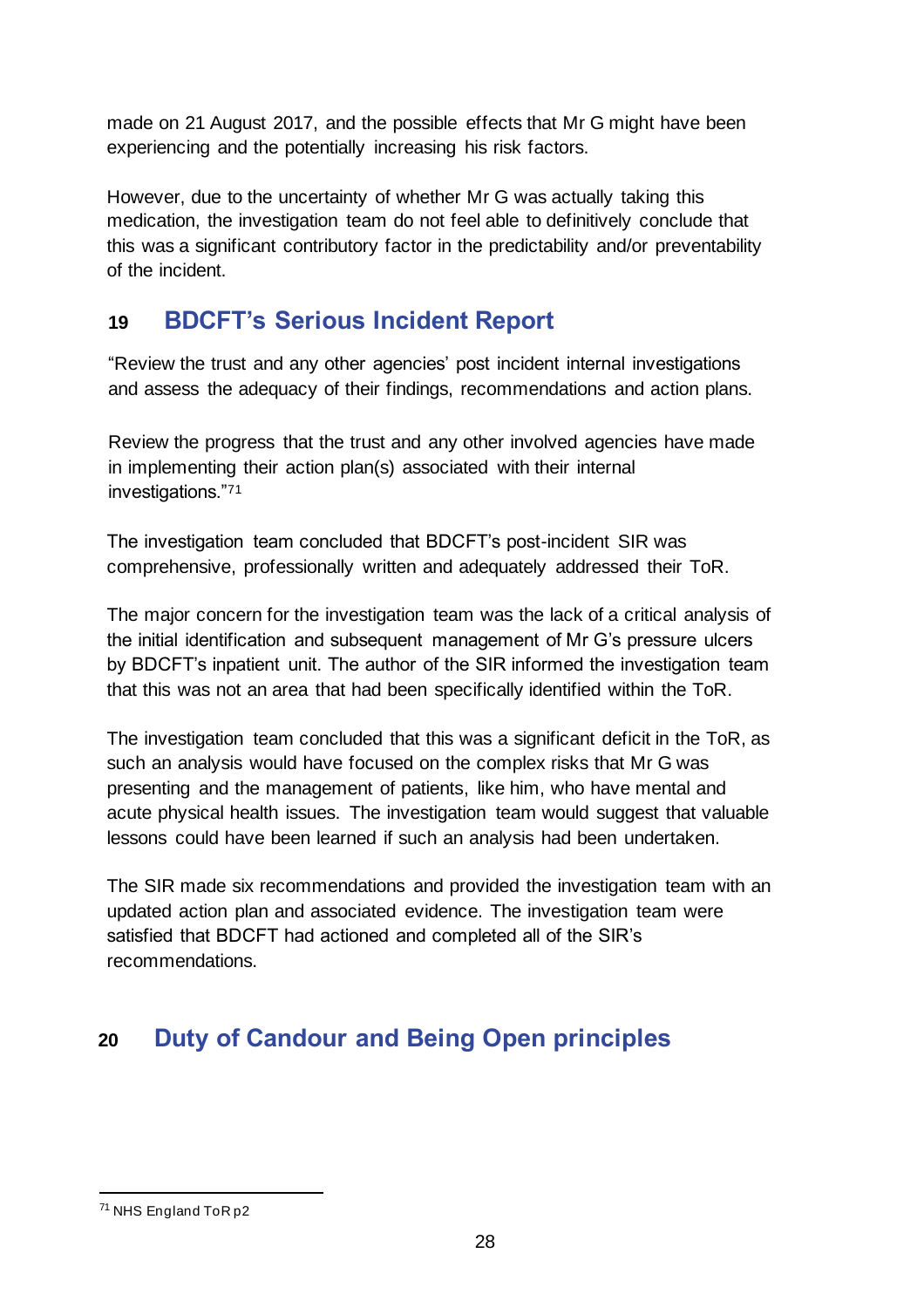The investigation team concluded that based on the evidence provided, BDCFT met its Duty of Candour<sup>72</sup> and Being Open<sup>73</sup> statutory responsibilities with regard to its communications with, and the support it provided post-incident and during the SIR process to, Mr G and his mother.

### **21 Concluding comments**

This was clearly a very tragic event which continues to deeply affect the lives of all those involved. Although this investigation report has highlighted some deficits in the care and treatment of Mr G, the investigation team is not suggesting that any individual practitioner was directly responsible for this tragic event.

The investigation team hope that the findings and recommendations of their investigation will contribute to the learning and development of all the involved agencies and practitioners and will improve their practices and the service delivery to both this vulnerable patient group and elderly parents who are caring for members of their family who are experiencing significant mental health issues.

# **22 Recommendations**

### **Bradford District Care NHS Foundation Trust**

**Recommendation 1:** Bradford District Care NHS Foundation Trust should continue to develop and implement a protocol with local acute NHS trusts that adopts a multidisciplinary and multi-agency approach to the care and treatment of patients who require the involvement of multiple services – particularly patients who are detained under a section of the Mental Health Act 1983 and who also require an acute hospital admission.

The trust should provide evidence at Sancus Solutions' quality assurance review that this recommendation has been implemented.

<sup>&</sup>lt;sup>72</sup> CQC Regulation 20 providers are open and transparent with people who use services and other 'relevant persons' (people acting lawfully on their behalf) in general in relation to care and treatment. Regulation 20 also sets out some specific requirements that providers must follow when things go wrong with care and treatment, including informing people about the incident, providing reasonable support and providing truthful information and an apology when things go wrong. Duty of **[Candour](http://www.cqc.org.uk/guidance-providers/regulations-enforcement/regulation-20-duty-candour)** 

<sup>73</sup> Being Open: acknowledging, apologising and explaining when things go wrong; conducting a thorough investigation into the incident and reassuring patients, their families and carers that lessons learned will help prevent the incident recurring; providing support for those involved to cope with the physical and psychological consequences of what happened. Being **[Open](https://www.hsj.co.uk/download?ac=1293677)**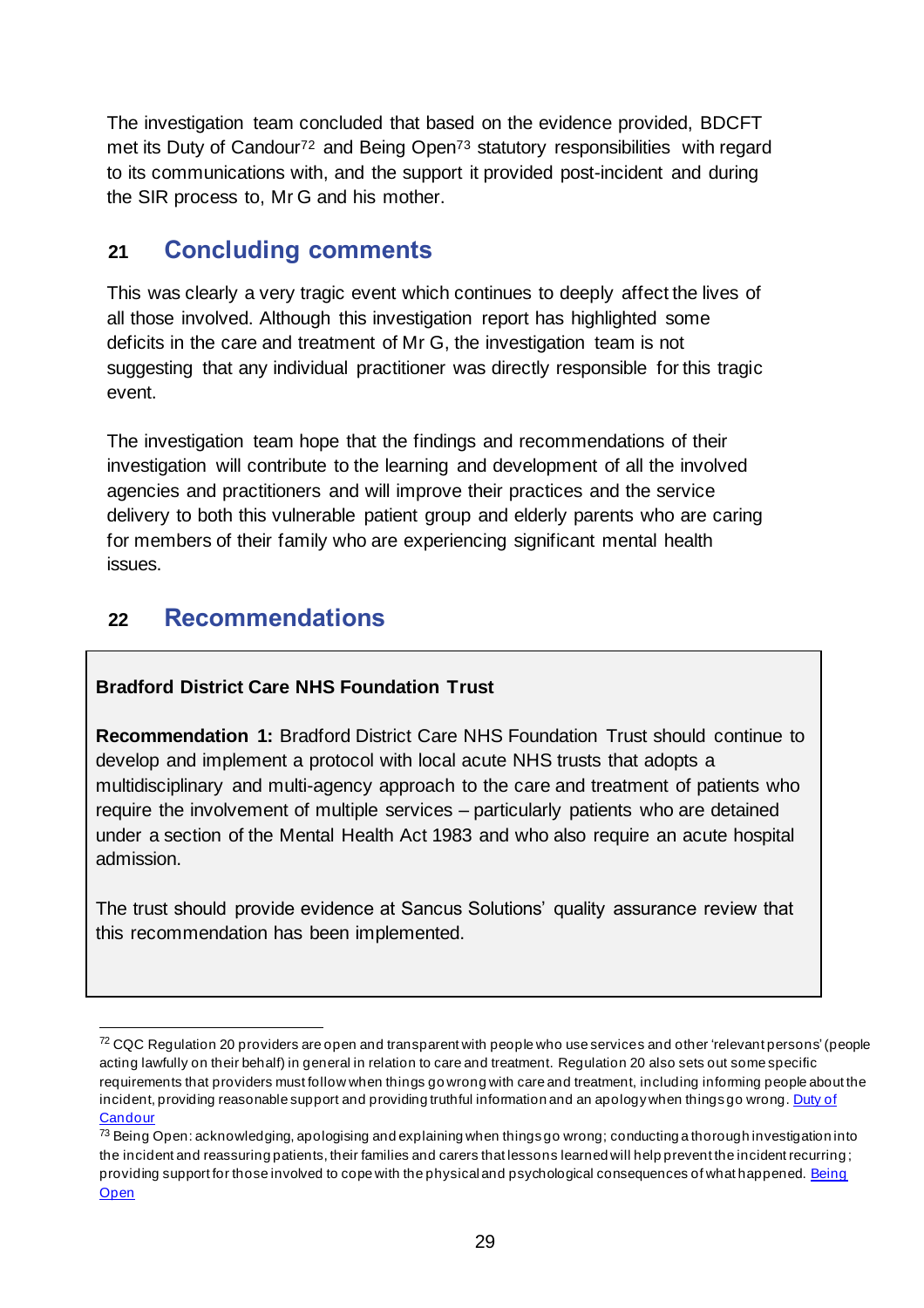### **Airedale NHS Foundation Trust**

**Recommendation 2:** Airedale NHS Trust should introduce a risk summary where relevant risk information that has been obtained from other involved services, family members and carers is documented. The risk summary should be reviewed throughout a patient's admission and/or when new information becomes available.

When it is known that a patient has been involved with mental health services this should, with the patient's permission, prompt the assessor to obtain information from these services to inform Airedale's risk summary.

The Trust should provide evidence at Sancus Solutions' quality assurance review that this recommendation has been implemented.

#### **Bradford District Care NHS Foundation Trust**

**Recommendation 3:** Bradford District Care NHS Foundation Trust should undertake a qualitative audit of a large sample of risk assessments in their community and inpatient adult mental health services.

The trust should provide evidence at Sancus Solutions' quality assurance review that this recommendation has been implemented.

### **Bradford District Care NHS Foundation Trust**

**Recommendation 4:** Bradford District Care NHS Foundation Trust's risk assessment pro forma should be revised so that it includes the identification and assessment of the potential risks to a service user's physical health and their associated support needs.

The trust should provide evidence at Sancus Solutions' quality assurance review that this recommendation has been implemented.

### **Bradford District Care NHS Foundation Trust**

**Recommendation 5:** Bradford District Care NHS Foundation Trust should provide evidence at Sancus Solutions' quality assurance review of the progress they have made in implementing their CQC action plan with regard to improving risk assessments and care planning within their inpatient and community mental health services.

### **Bradford District Care NHS Foundation Trust**

**Recommendation 6:** Bradford District Care NHS Foundation Trust should undertake a review of how they assess and support patients in their inpatient and community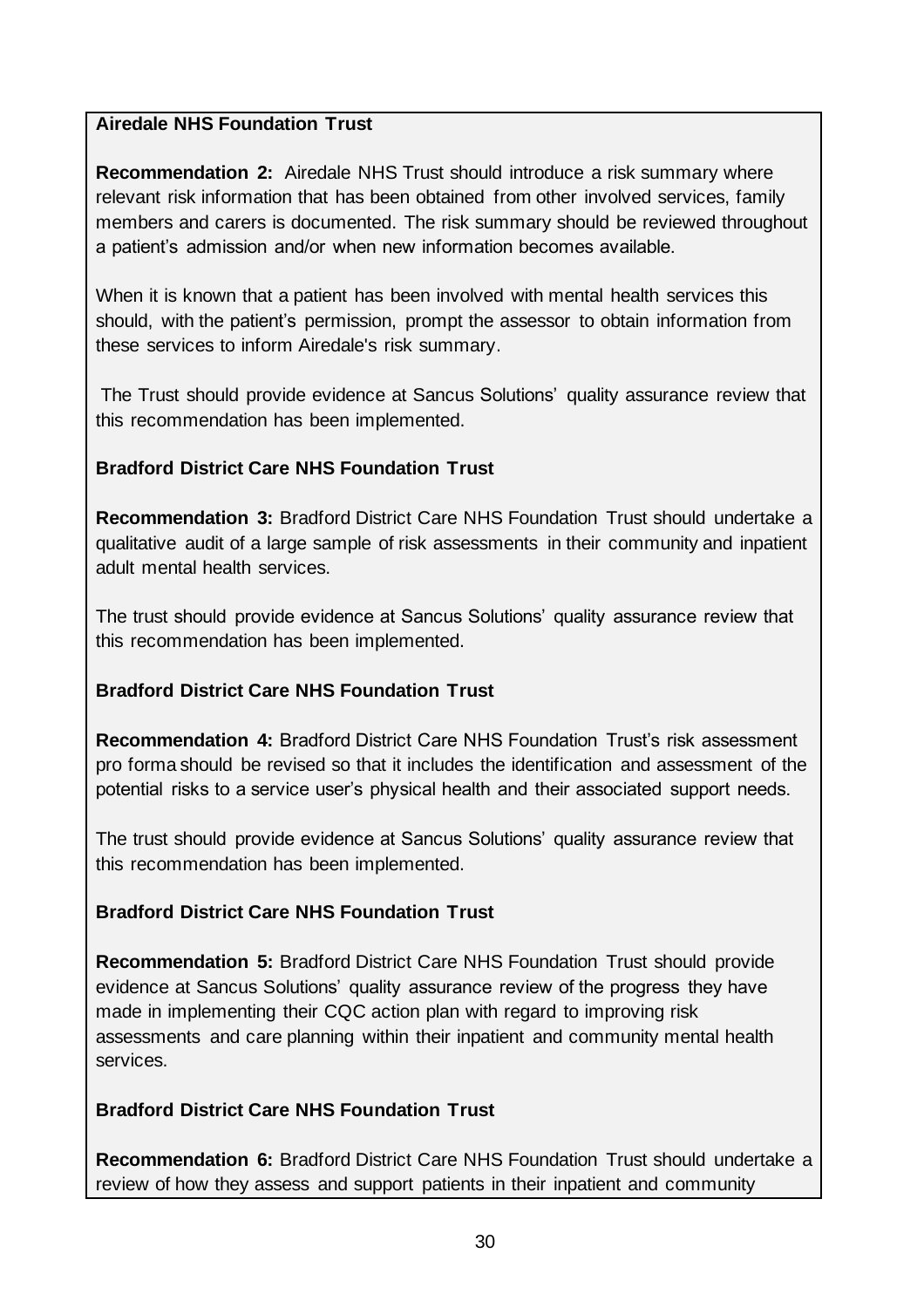services who have a significant substance misuse problem and who refuse to engage with external agencies.

The trust should provide evidence at Sancus Solutions' quality assurance review that this recommendation has been implemented.

#### **Bradford District Care NHS Foundation Trust**

**Recommendation 7:** Bradford District Care NHS Foundation Trust's adult and elderly mental health services' memory clinic should introduce a comprehensive psychosocial assessment of the patient, their family's situation and potential risk factors.

The trust should provide evidence at Sancus Solutions' quality assurance review that this recommendation has been implemented.

#### **NHS England**

**Recommendation 8:** NHS England should report the findings of this report that relates to the dispensing error to the Royal Pharmaceutical Society and the General Pharmaceutical Council.

#### **Bradford District Care NHS Foundation Trust and Airedale NHS Foundation Trust**

**Recommendation 9:** Bradford District Care NHS Foundation Trust and Airedale NHS Foundation Trust should undertake a review of their safeguarding training modules to ensure that the potential risks of domestic violence to the elderly are being adequately addressed.

Evidence of this should be made available to Sancus Solutions at their quality assurance review.

#### **West Yorkshire Police**

**Recommendation 10:** To facilitate and encourage interagency learning from this case, West Yorkshire Police should provide Bradford District Care NHS Foundation Trust and Airedale NHS Foundation Trust with their IMR's findings and recommendations.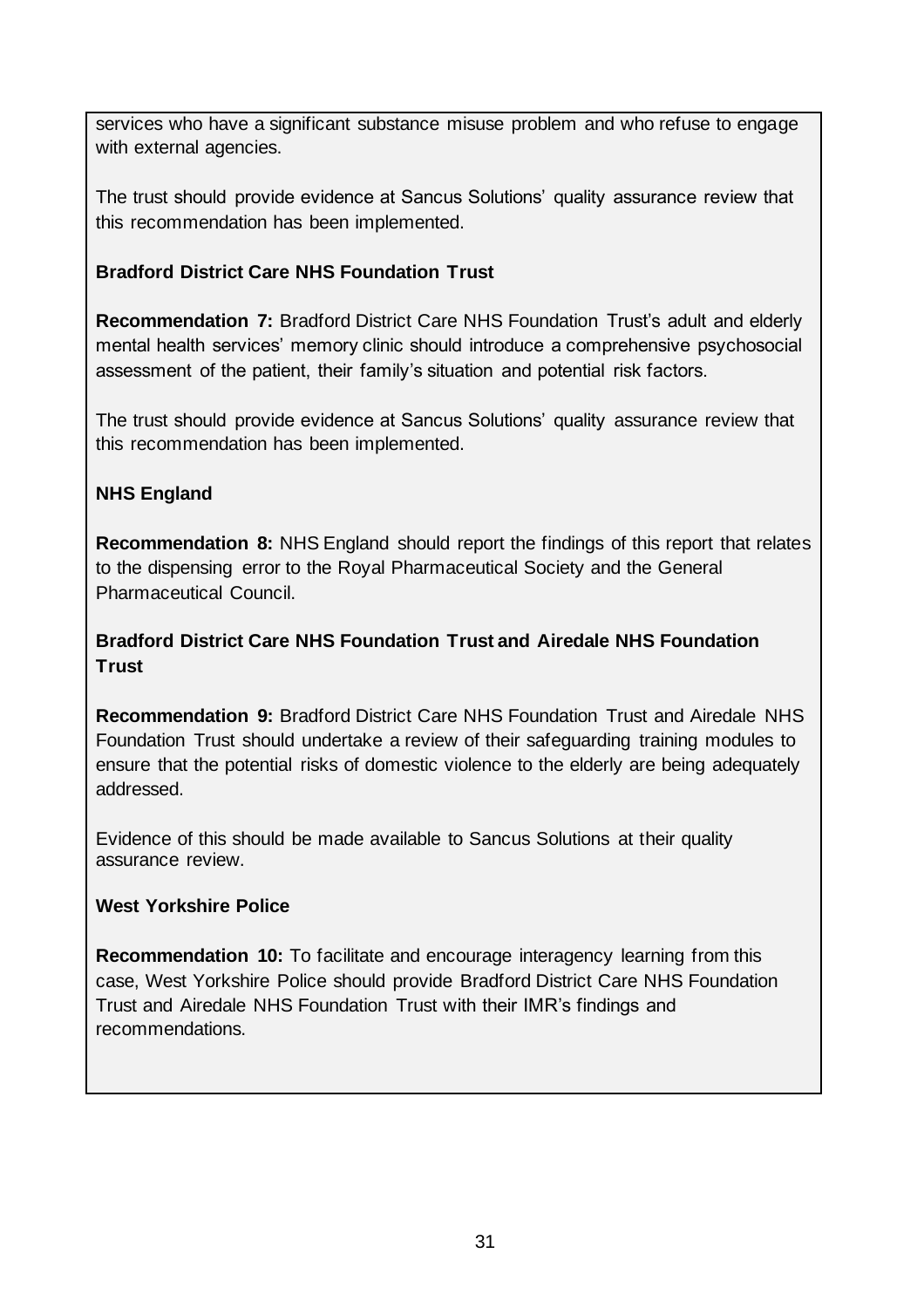# **Appendix 1 Terms of Reference**

#### **Purpose of the investigation**

To identify any gaps, deficiencies or omissions in the care and treatment received by the perpetrator [Mr G] and the victim which could have predicted or prevented the incident on 8 September 2017.

The investigation will identify any areas of best practice, opportunities for learning and areas where improvements to services are required, with a focus on the period from May 2015 to the incident occurring on 8 September 2017.

The outcome of the investigation is to be managed through corporate governance structures within NHS England and in conjunction with other key stakeholders through their appropriate board or committee.

#### **Terms of Reference**

#### **Involvement of the affected family members and the perpetrator**

- Ensure that all affected families are informed of the investigation, the investigative process and understand how they can contribute; agree how updates on progress will be communicated.
- Offer a meeting to the perpetrator so that he can contribute to the investigation process.

#### **Care and treatment**

- Undertake a review of care and treatment provided to the perpetrator by the NHS, the local authority and other relevant agencies, including compliance with local policies, national guidance and relevant statutory obligations.
- Review the standard of record keeping, identifying any opportunities for improvement.
- Review the appropriateness of the care and treatment of the victim, leading up to the incident, in the light of any identified health and social care needs.
- Identify issues in relation to capacity or resources in any agency that impacted the ability to provide services to the victim and to work effectively with other agencies.

#### **Risk assessment and care planning**

- Review and assess the risk assessments and risk management undertaken by all agencies, including the review of the risk of the perpetrator harming himself or others and determining compliance with local policies, national guidance and relevant statutory obligations.
- Review how risk information was shared and escalated between the involved agencies to determine if this was appropriate, timely and effective.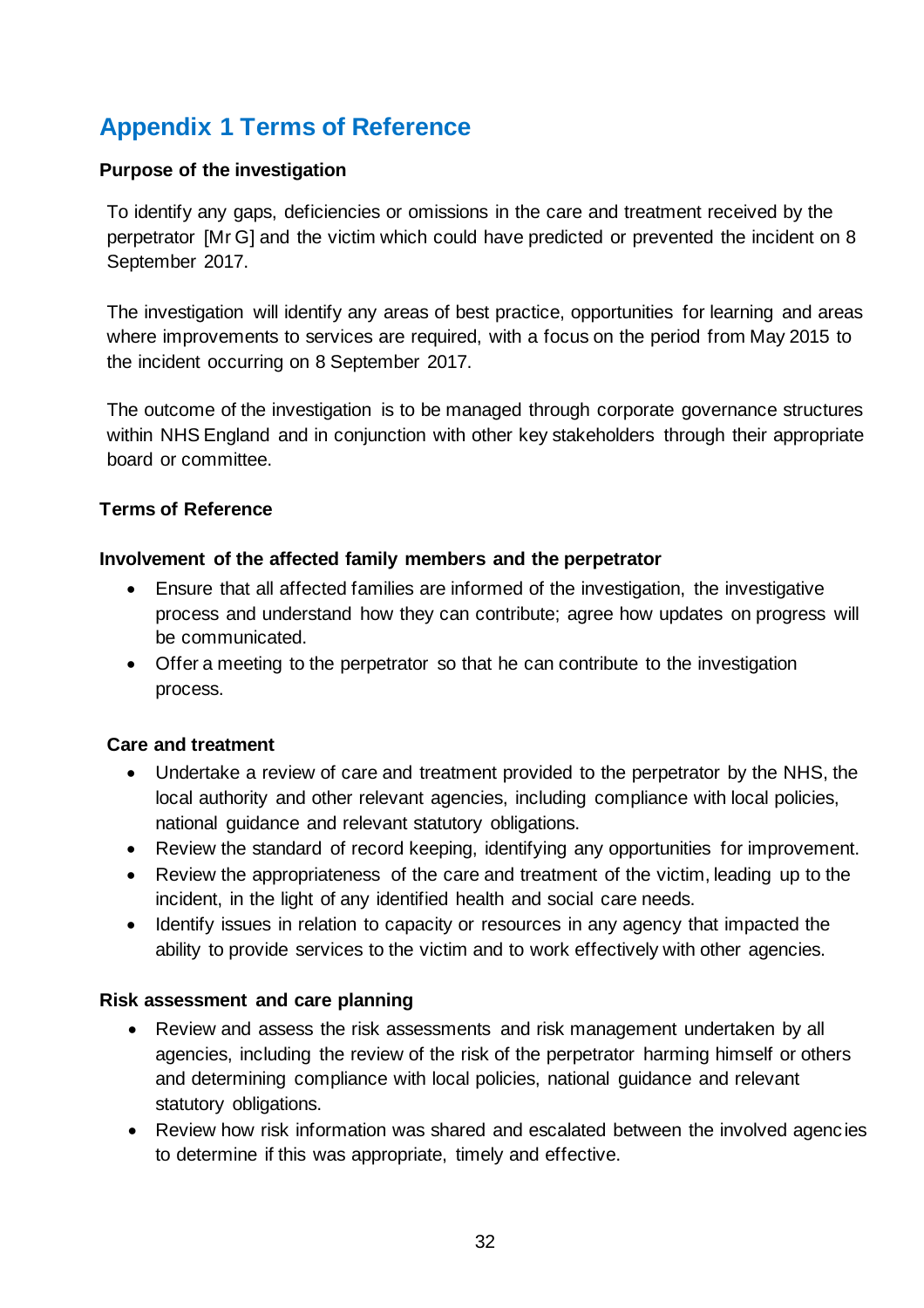• Examine the development and effectiveness of the perpetrator's care plan including both his and his family's input.

#### **Interagency communication**

• Review and assess interagency communication between services regarding compliance with local policies, national guidance and relevant statutory obligations identifying any opportunities for improvement.

#### **Carer's assessment**

• Review and comment on if carers assessments for family members, providing support to the perpetrator, were adequate and effective.

#### **Safeguarding and Domestic Abuse Issues**

- Identify any safeguarding concerns involving the perpetrator or victim and determine if agencies' responses and actions were adequate and compliant with local policies including regional safeguarding policy (West Yorkshire, North Yorkshire and York, safeguarding policy and procedures (2015) or previous if appropriate (2013)), national guidance and relevant statutory obligations.
- Identify if the victim's family and friends knew of any domestic abuse within the family composition and if so, what did they do with that information.
- Establish what lessons can be learned from the domestic death regarding how professionals and organisations operate both individually and together to safeguard future victims.
- Identify from both the circumstances of the case and the multi-agency involvement whether there is learning which should inform future local and national policies and procedures relating to domestic homicides.

#### **Predictable and preventable**

• Determine through reasoned argument if this incident was either predictable or preventable, providing detailed rationale for the judgement.

#### **Serious Incident Review**

- Review the trust and any other agencies' post incident internal investigations and assess the adequacy of their findings, recommendations and action plans.
- Review the progress that the trust and any other involved agencies have made in implementing their action plan(s) associated with their internal investigations.

#### **Outputs**

• Provide a final written report to NHS England that is easy to read (meets NHS England accessible information standards) within six months of receipt of all clinical and social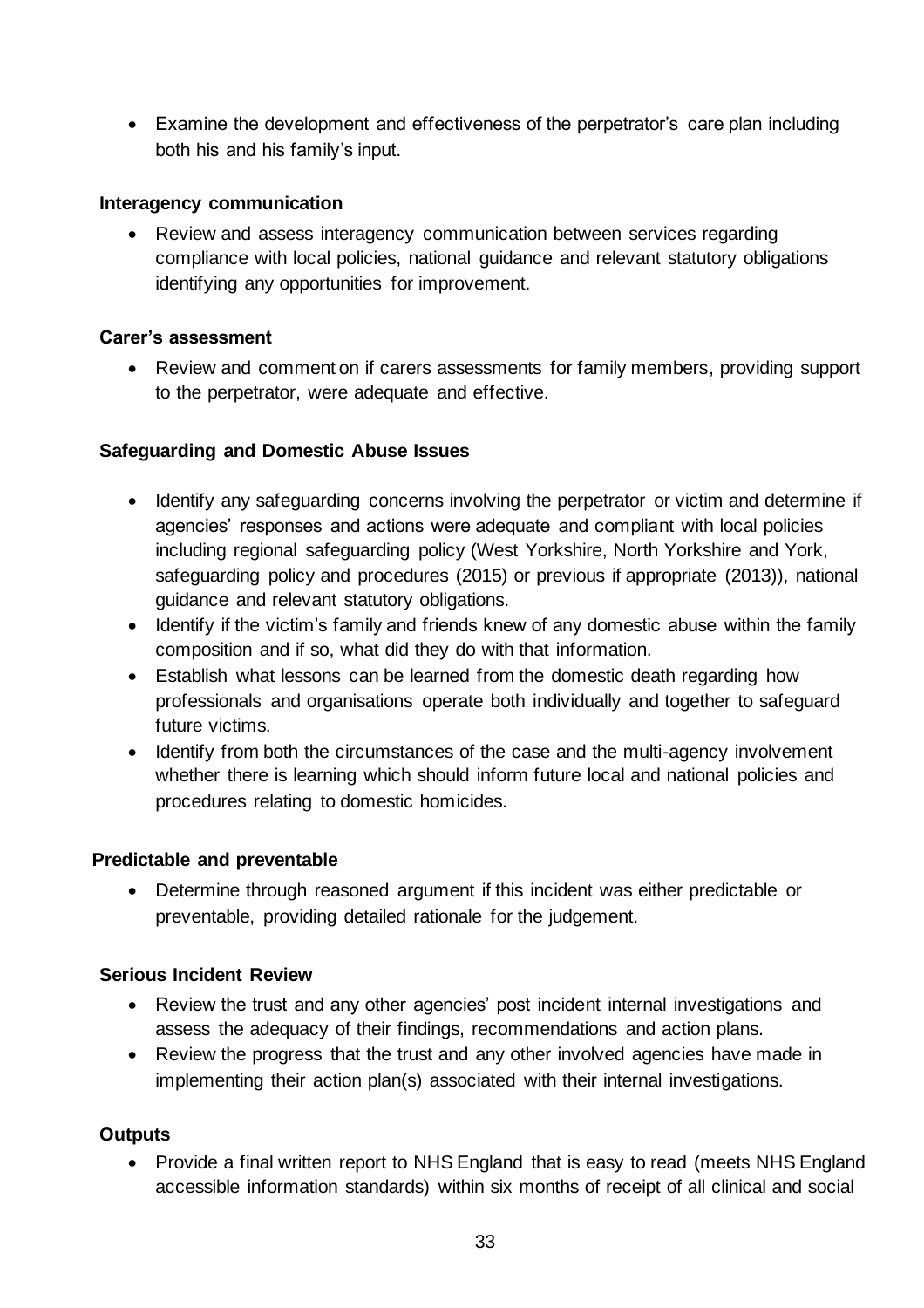care records and follow with a set of measurable and meaningful outcome focused recommendations.

- Deliver an action planning event for the Trust and other key stakeholders to share the report's findings and to provide an opportunity to explore and fully understand the intention behind all recommendations.
- Support the commissioners (where required) in developing a structured plan for review of implementation of recommendations. This should be a proposal for measurable change and be comprehensible to service users, carers, victims and others with a legitimate interest.
- Share the findings of the report, in an agreed format, with the affected families and the perpetrator, seek their comments and ensure appropriate support is in place ahead of publication.
- Consider holding a learning event for involved practitioners and services to share the report's findings and recommendations.
- Conduct an assurance follow up visit with key stakeholders, in conjunction with the relevant CCG, six months after publication of the report to assess implementation and monitoring of associated action plans. Provide a short written report, for NHS England, which will be shared with families and stakeholders and will be made public.